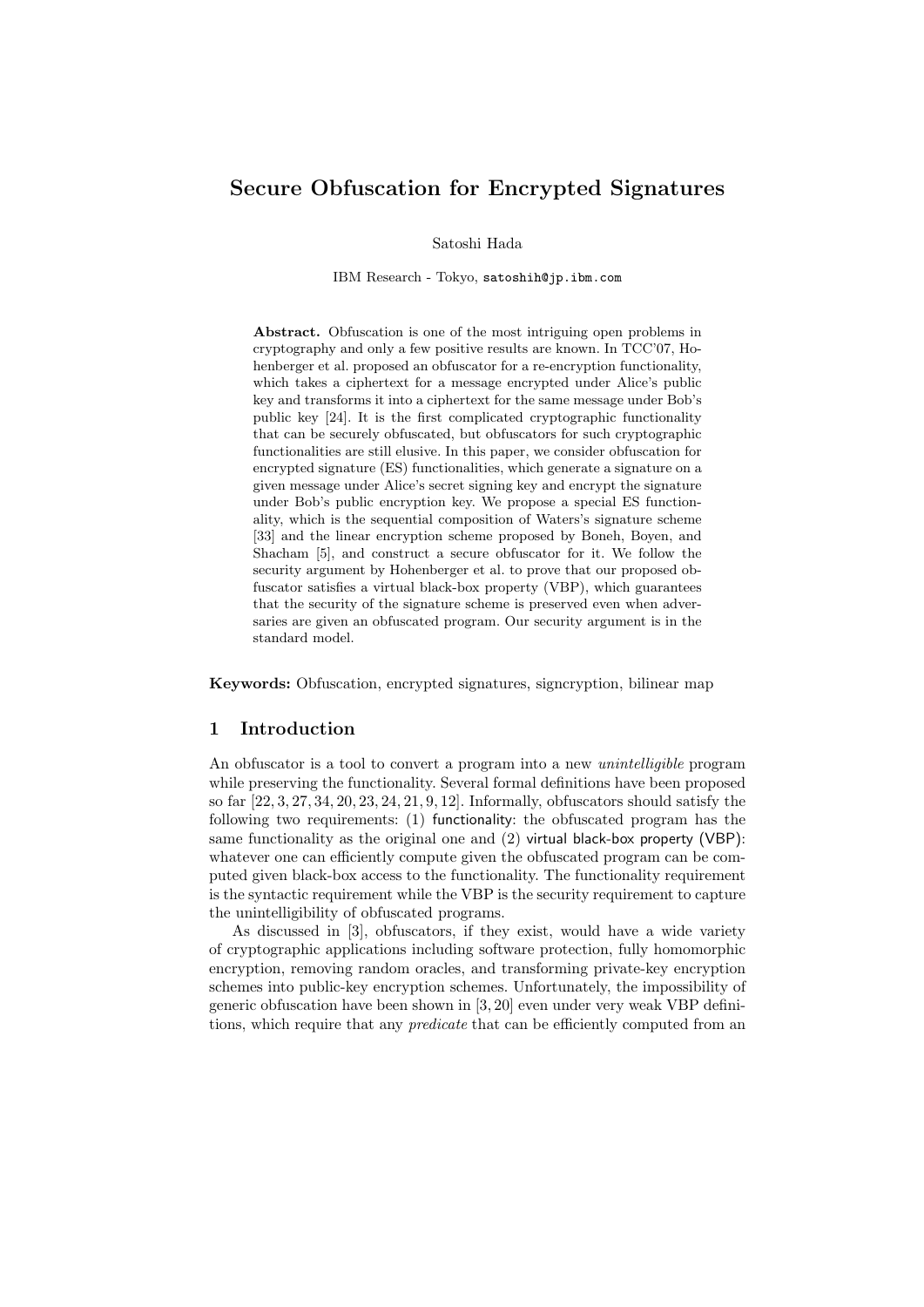obfuscated program can also be efficiently computed given black-box access to the functionality. Specifically, they showed the existence of (contrived) functionalities for which no obfuscator can satisfy the weak VBPs. However, the negative results do not rule out the possibility that there exists an obfuscator for a specific functionality. Indeed, some positive results are known for point functions [8, 11, 27, 34, 20, 16, 23, 9, 12]. In spite of these positive results, obfuscators for traditional cryptographic functionalities have remained elusive.

In TCC'07, Hohenberger et al. proposed an obfuscator for a re-encryption functionality [24]. It is the first complicated cryptographic functionality that can be securely obfuscated. A re-encryption functionality for Alice and Bob takes a ciphertext for a message encrypted under Alice's public key and transforms it into a ciphertext for the same message under Bob's public key. The naive program contains both Alice's secret key and Bob's public key, and it simply decrypts the input ciphertext and encrypts the plain message. Clearly, this program reveals Alice's secret key to any party executing the program. If Alice can securely obfuscate the program, the VBP ensures that any party learns no more from the obfuscated program than it does from black-box access to the functionality. In particular, the obfuscated program does not reveal Alice's secret key and cannot be used for eavesdropping. Hohenberger et al. constructed a special encryption scheme and a secure obfuscator for the re-encryption functionality. Their security argument is based on a new VBP definition suitable for cryptographic functionalities. It ensures that the security of cryptographic functionalities can be preserved even when adversaries are given obfuscated programs (See the discussion in [24]). They showed that the security of their proposed encryption scheme is preserved even when adversaries are given an obfuscated re-encryption program.

From both the theoretical and practical perspectives, it is important to investigate the possibility of secure obfuscation for more cryptographic functionalities. In this paper, we consider obfuscation for encrypted signature (ES) functionalities. An ES functionality for Alice and Bob generates a signature on a given message under Alice's secret signing key and then encrypts the signature under Bob's public encryption key. As in re-encryption, the naive program contains Alice's secret key and Bob's public key, and reveals Alice's secret key. If Alice can securely obfuscate the program, the VBP ensures that any party executing the obfuscated program cannot forge Alice's signature. We propose a special pair of signature and encryption schemes and construct a secure obfuscator for the ES functionality. Also, we follow the security argument by Hohenberger et al. in [24] to show that the security of signature scheme is preserved even when adversaries are given an obfuscated ES program.

We believe that there are many useful applications of our proposed obfuscation. We informally describe an application to secure Webmail services. ES should not be confused with Signature-then-Encryption or Sign-then-Encrypt (StE). The StE functionality signs a given message and then encrypts both the message and signature. StE is the most widely-used approach to constructing a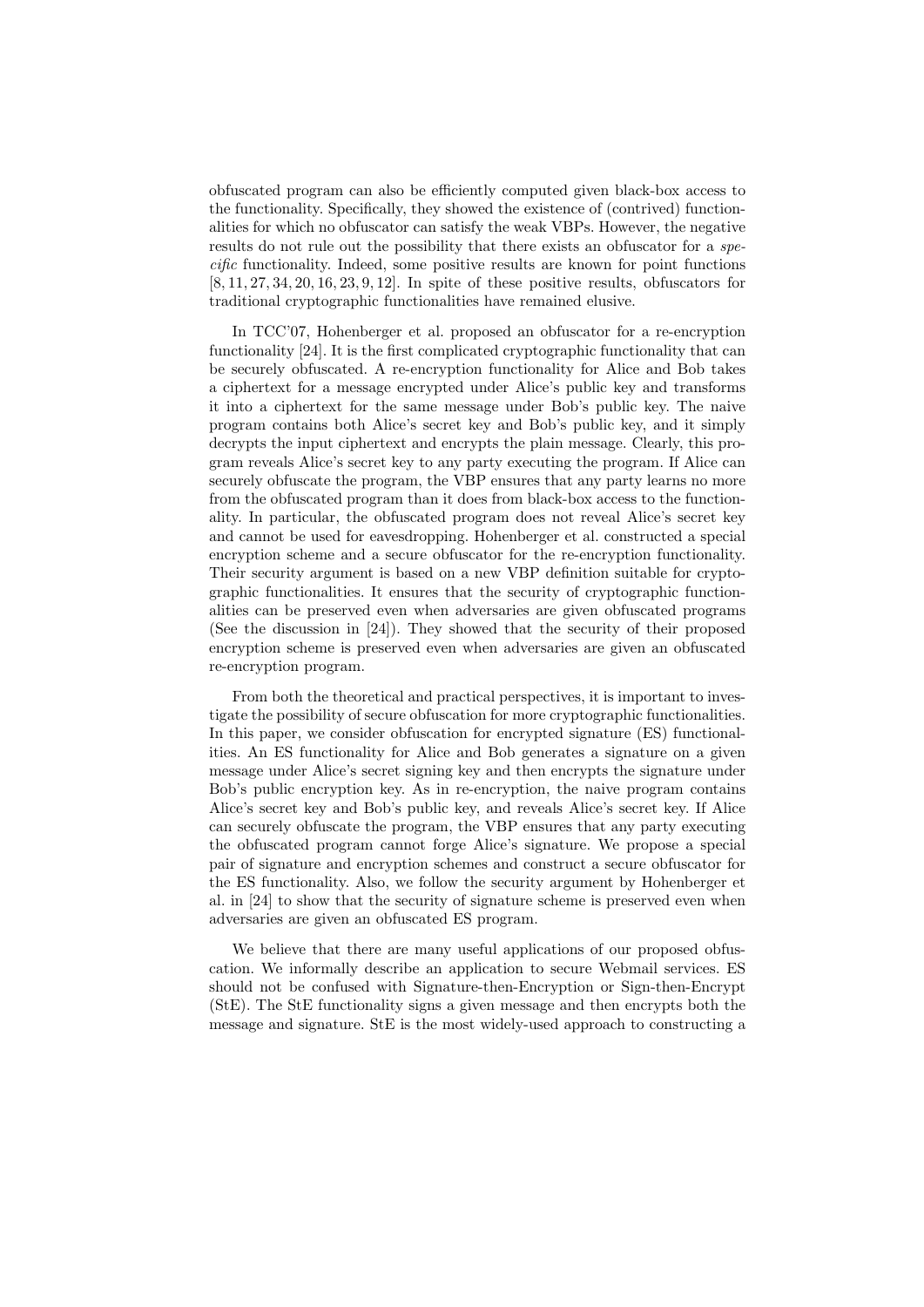signcryption scheme  $[2,35]$ <sup>1</sup>. On the other hand, the ES functionality does not encrypt the message itself and we can not necessarily use it as a sign cryption scheme. However, as shown in Appendix A, we believe that one can use an ES functionality as a building block to construct a signcryption functionality and that an obfuscator for the ES functionality can be used to obfuscate the signcryption functionality. Potential target applications include Webmail services such as Yahoo! Mail and Google's Gmail where users use e-mail services via Web browsers. If users want to signcrypt their messages and their Web browsers do not have the required capability then their Webmail providers need to signcrypt their messages on behalf of them. This means that users need to securely delegate their signing capability to the Webmail providers. The combination of the proposed obfuscation for an ES functionality presented in this paper and the obfuscation for the signcryption scheme constructed in Appendix A would provide a solution. For example, even if a malicious operator inside Webmail providers is given an obfuscated signcryption program for Alice-to-Bob, he/she can neither forge Alice's signatures nor perform the signcryption operation for Alice-to-Carol. However, we must be careful. The obfuscation does not prevent the malicious operator from performing the signcryption for Alice-to-Bob. Also, if the malicious operator has access to Bob's secret decryption key, he/she can forge Alice's signatures (In the case of our proposed obfuscations, what is worse is that he/she can extract Alice's secret signing key from the obfuscated program). The formal security argument for the signcryption and obfuscation outlined in Appendix A is outside the scope of this proceedings version.

#### 1.1 Basic Idea

Our obfuscation is based on the following basic idea: We construct a special pair of signature and encryption schemes such that generating a signature on a message and then encrypting the signature is functionally equivalent to encrypting the signing key and then generating a signature on the message under the encrypted signing key. The former process is the ES functionality. In the latter process, "encrypting the signing key" can be viewed as an obfuscation of the ES functionality and "generating a signature on the message under the encrypted signing key" corresponds to executing the obfuscated program.

We informally describe how to construct such a special pair using the BLS signature scheme proposed by Boneh et al. [7]. Let  $(q, \mathbb{G}, \mathbb{G}_T, \mathbf{e}, g)$  be a parameter for a bilinear map, where both  $\mathbb{G}$  and  $\mathbb{G}_T$  are cyclic groups of prime order q, e is an efficient bilinear mapping from  $\mathbb{G} \times \mathbb{G}$  to  $\mathbb{G}_T$ , and q is a generator of  $\mathbb{G}$ . A public verification and secret signing key pair is  $(v, s)$  such that  $v = g<sup>s</sup>$ , where s is a random number in  $Z_q^*$ . Given a message m, the signature  $\sigma$  is calculated as  $H(m)^s$ , where  $H: \{0,1\}^{\ast} \to \mathbb{G}$  is a hash function. We can verify the signature by checking the equality  $e(g, \sigma) = e(H(m), v)$ . If the computational Diffie-Hellman problem is hard, the scheme is secure in the random oracle model  $[4]$ , where  $H$  is

<sup>1</sup> Following [2], we use the term "signcryption" for any scheme achieving both privacy and authenticity in the public key setting.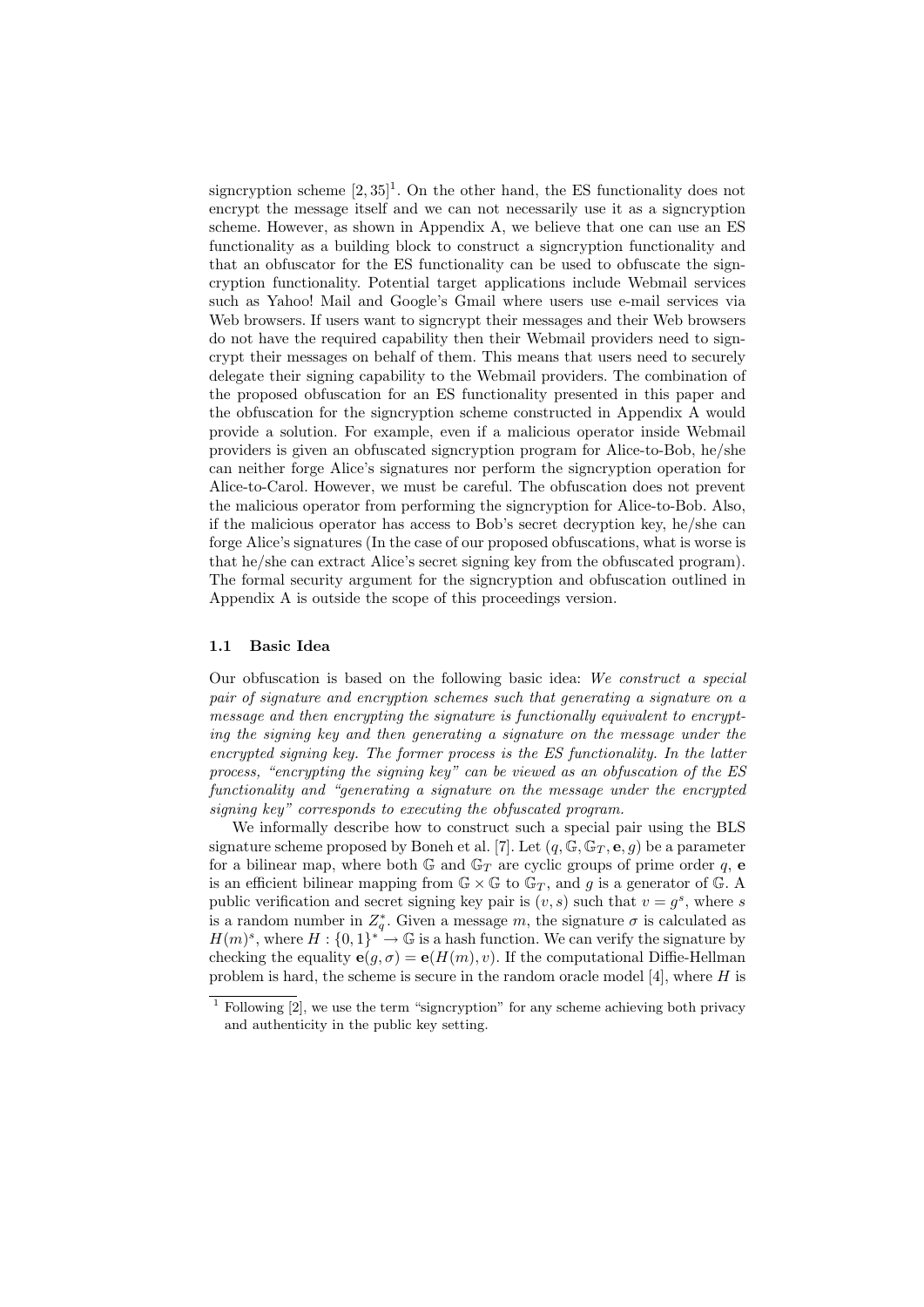modeled as a random oracle. Also, we use a secure key encapsulation mechanism (KEM) to encrypt the signature value  $\sigma = H(m)^s$ . Let KEM.Enc $(pk)$  be the encryption algorithm of the secure KEM. Given a public encryption key  $pk$ , it generates a pair of a random key  $r$  and its ciphertext  $c$ . Given KEM.Enc, we define an encryption algorithm Enc, which takes as input a plaintext  $p(=$  $H(m)^s$ )  $\in \mathbb{G}$  and a public key pk, generates  $(r, c) \leftarrow$  KEM.Enc(pk), and outputs  $(c, p<sup>r</sup>)$  as the ciphertext. The key and message spaces of KEM.Enc and Enc are  $\mathbb{Z}_q^*$  and G, respectively. The decryption is straightforward (You can decrypt c to recover r and then p). Then we consider the ES functionality defined as the sequential composition of the BLS signing algorithm and the encryption algorithm Enc. That is, given a message m, it computes the signature  $H(m)^s$ , generates  $(r, c) \leftarrow \text{KEM}$ . Enc $(pk)$ , and outputs  $(c, H(m)^{sr})$ . The naive program implementing the ES functionality contains  $(s, pk)$  and reveals s. Our goal is to obfuscate it.

Approach 1. Given the naive program, we extract  $(s, pk)$  and encrypt s using KEM.Enc. Specifically, we generate  $(r, c) \leftarrow$  KEM.Enc $(pk)$  and compute sr mod q, where  $(c, sr)$  is an encryption of the secret signing key s. It reveals no information on s since KEM.Enc is secure. However, using it, we can still compute an encryption of the valid signature of a given message  $m$ . That is, we can construct an obfuscated program  $C_{c,sr}$  containing  $(c, sr)$ , which takes as input m and outputs  $(c, H(m)^{sr})$ . Note that the output is an encryption of the valid signature  $H(m)^s$ by Enc. The problem here is that  $C_{c,sr}$  does not preserve the *probabilistic* ES functionality since it is *deterministic*. If  $\text{Enc}$  is rerandomizable with  $pk^2$ , we can fix the problem simply by rerandomizing  $(c, H(m)^{sr})$ . That is, we can construct a new obfuscated program  $C_{c,sr,pk}$  containing  $(c, sr, pk)$ , which takes as input m, computes  $(c, H(m)^{sr})$ , rerandomizes it using pk, and outputs the rerandomized ciphertext. The contained information  $(c, sr, pk)$  reveals no information on s because it is a ciphertext. It is not difficult to see that the obfuscation satisfies a VBP under the assumption that KEM.Enc is secure. In other words, the VBP simply reduces to the security of KEM.Enc.

Approach  $1'$  (A special case of Approach 1). We describe a sufficient condition under which Enc is rerandomizable with  $pk$ . If KEM. Enc satisfies a scalar homomorphic property (and is rerandomizable with  $pk$ ), then Enc is rerandomizable with  $pk$ . By the scalar homomorphic property, we mean that, given a KEM ciphertext c, we can compute  $(r', c')$  such that r' is a new random key and c' is a ciphertext of  $rr'$  mod q. We denote the operation by  $(r', c') \leftarrow \text{multiply}_{pk}(c)$ . In this approach, a modified obfuscated program  $C'_{c,sr,pk}$  computes  $(c, H(m)^{sr})$ , generates  $(r', c') \leftarrow \text{multiply}_{pk}(c)$ , and outputs  $(c', H(m)^{srr'})$ , which is a rerandomization of  $(c, H(m)^{sr})$ . Bob can decrypt c' to recover rr' and then  $H(m)^s$ . We are done if  $C'_{c,sr,pk}$  preserves the probabilistic functionality. However, we still

<sup>&</sup>lt;sup>2</sup> We mean that anybody having the public key can convert a ciphertext of a message into a different ciphertext that is distributed identically to a fresh encryption of the same message.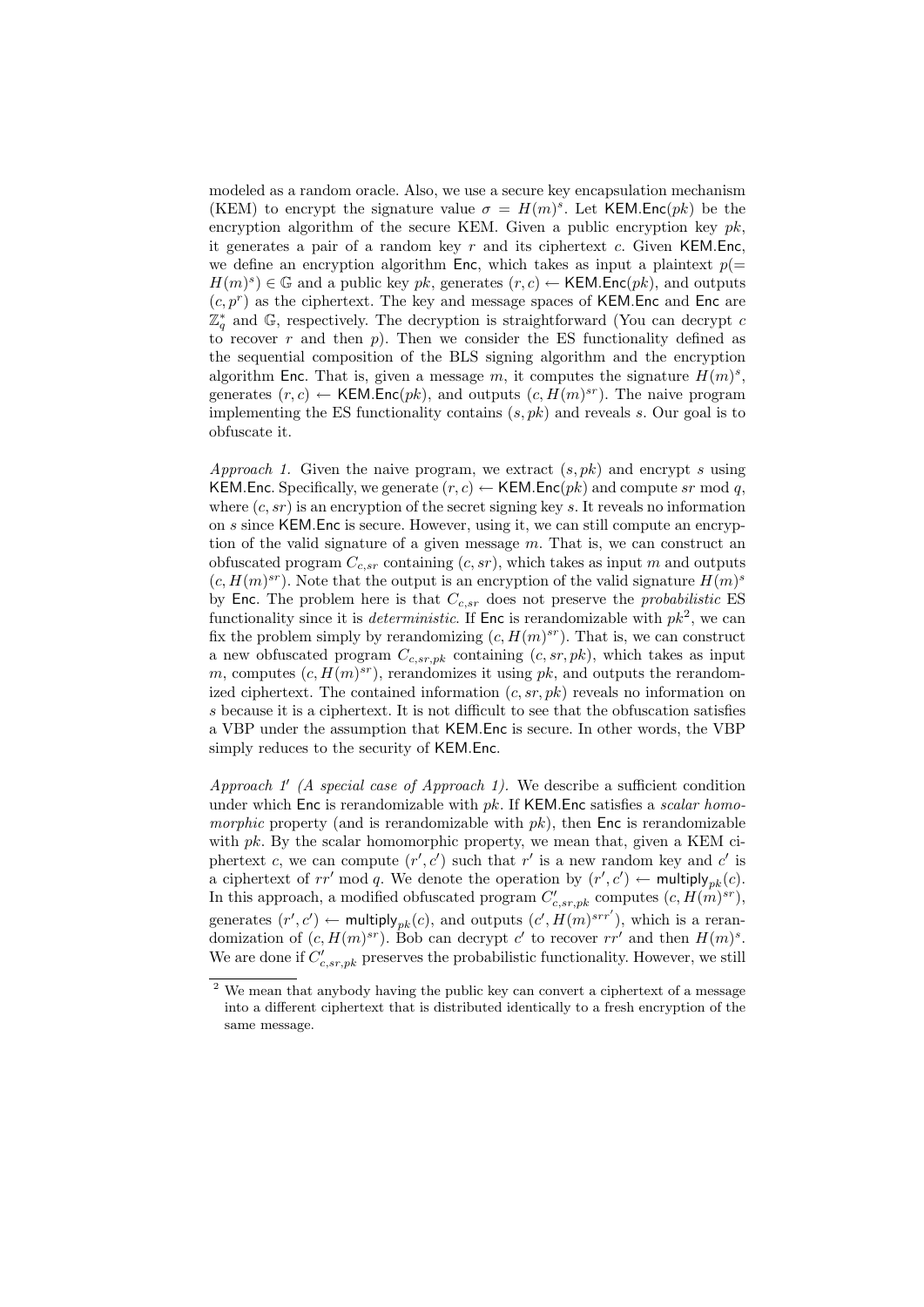have a potential problem. The distribution of  $c'$  may be different from the original distribution produced by KEM.Enc. If KEM.Enc is rerandomizable with  $pk$ , we can fix it simply by rerandomizing  $c'$ . That is, a modified program  $C''_{c,sr,pk}$ computes  $(c', H(m)^{srr'})$ , rerandomizes c' as c'', and outputs  $(c'', H(m)^{srr'})$ . For example, we can use the Paillier encryption scheme as KEM.Enc [31]. However, since its message (key) space is  $\mathbb{Z}_n$  such that n is the product of two large primes, we need to define the bilinear group for the BLS scheme as having order  $n$ .

Approach 2. When Enc cannot be rerandomizable and we can not take Approaches 1 and 1', we can consider a new ES functionality. The new ES functionality is the sequential composition of the BLS signing algorithm and a new encryption algorithm  $Enc'$ . Enc' takes as input a plaintext  $p(=H(m)^s) \in \mathbb{G}$ and a public key pk, runs KEM.Enc twice  $((r_1, c_1) \leftarrow$  KEM.Enc $(pk), (r_2, c_2) \leftarrow$ KEM.Enc(pk)), and outputs  $(c_1, c_2, p^{r_1 r_2})$ . Clearly, the use of two random keys  $(r_1, r_2)$  is redundant, but we can obfuscate the naive program as follows: Given the naive program, we extract  $(s, pk)$ , generate  $(r_1, c_1) \leftarrow \text{KEM}$ . Enc $(pk)$ , and compute  $sr_1 \text{ mod } q$ . Then, we construct an obfuscated program  $C_{c_1,sr_1,pk}$  containing  $(c_1, sr_1, pk)$ , which takes as input m, generates  $(r_2, c_2) \leftarrow \text{KEM}$ . Enc $(pk)$ , and outputs  $(c_1, c_2, H(m)^{sr_1r_2})$ . The contained information  $(c_1, sr_1, pk)$  is the same as in the previous approaches and reveals no information on s. Note that the  $C_{c_1,sr_1,pk}$  does not preserve the *probabilistic* ES functionality since the value of  $c_1$  is always the same. However, if KEM.Enc is rerandomizable with  $pk$ , then it is easy to fix the problem by rerandomizing  $c_1$ . In this approach, we can use any rerandomizable encryption scheme as KEM.Enc.

Comparison. Let us briefly compare the above three approaches. Approaches 1 and 2 require that Enc and KEM.Enc are rerandomizable, respectively. Approach 1' is a special case of Approach 1 and requires that a scalar homomorphic property (and rerandomizability) of KEM.Enc, which is a strong requirement. Note that we may be able to take Approach 1 without using the scalar homomorphic property required by Approach 1' (although we don't have a concrete example). Approach 2 requires a redundancy of ciphertexts. Therefore, Approach 1 seems to be the best approach.

#### 1.2 Our Contributions

In this paper, we will use the pair of Waters's signature scheme [33] and the linear encryption scheme proposed by Boneh, Boyen, and Shacham [5] to take Approach  $1'$  and propose a secure obfuscator for the ES functionality. Following the security definition and argument by Hohenberger et al. in [24], we present a security analysis of our proposed obfuscation. Waters's signature scheme is more complicated than the BLS scheme, but it is provably secure in the standard model. All security arguments in this paper are in the standard model.

Our contributions are summarized as follows: In Section 3, we propose two security definitions of digital signature schemes in the context of ES. One requires that no adversary can existentially forge a signature even if it is given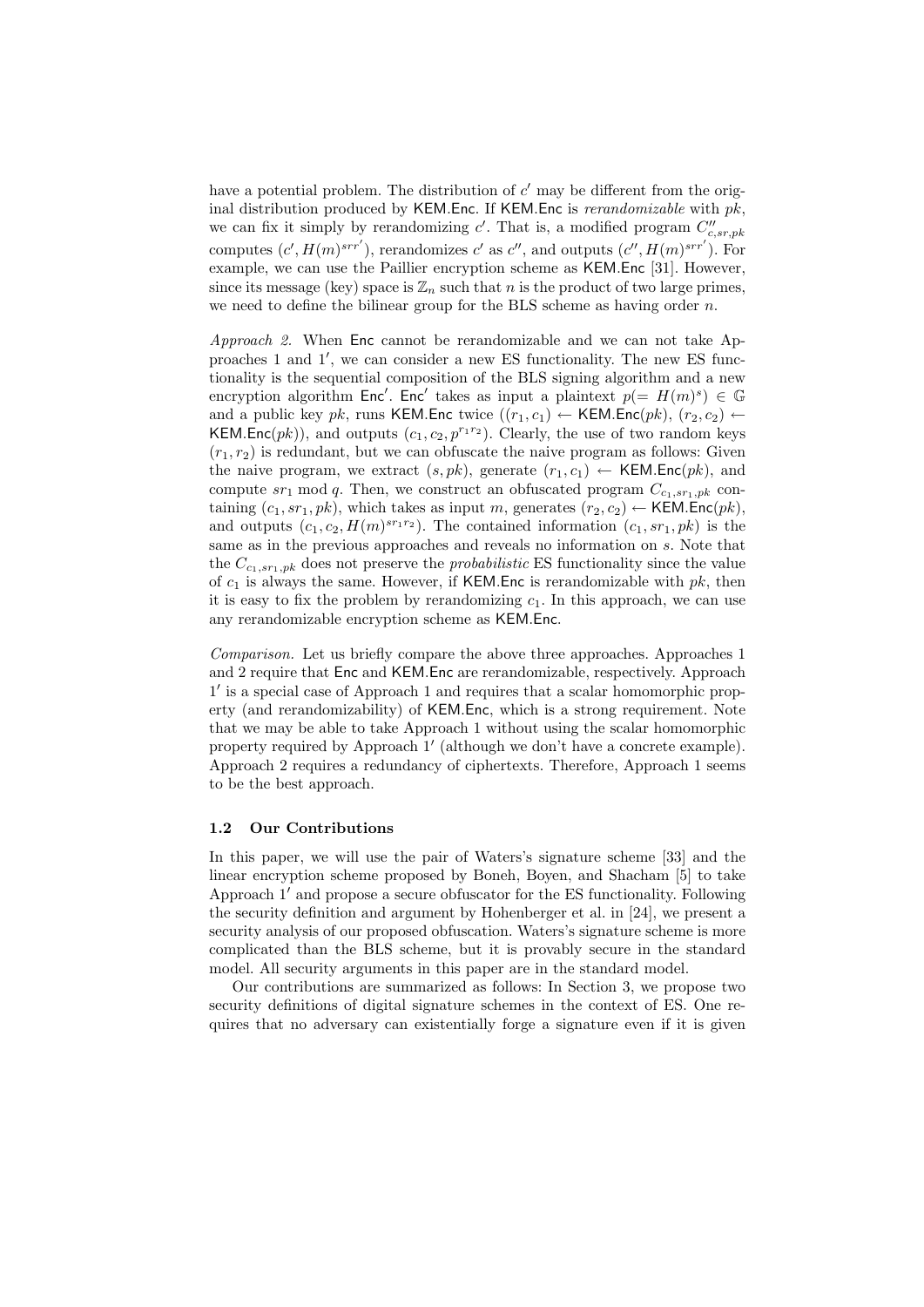black-box access to the ES functionality. The other requires the same even if it is given an obfuscated program for the ES functionality. We expect that the former/weaker definition implies the latter/stronger definition if the obfuscator satisfies a VBP. In Section 4, we propose a natural generalization of the VBP definition proposed by Hohenberger et al. in [24] so that we can show that the weaker existential unforgeability implies the stronger one. As stated in [24], their proposed VBP provides a meaningful security for cryptographic schemes if they satisfy a special property called distinguishable attack property. Unfortunately, digital signature schemes do not have this property in the context of ES. This is the reason why we need to introduce the generalized VBP definition. In Section 5, we propose a special ES functionality, which is the sequential composition of Waters's signature scheme and the linear encryption scheme, and construct an obfuscator for it. We prove that the obfuscator is secure under the generalized VBP definition and that Waters's signature scheme satisfies the stronger existential unforgeability with the obfuscator.

### 1.3 Related Works

Some related works are already mentioned in the previous sections. In particular, our work is inspired by the secure obfuscation for re-encryption in [24]. Both reencryption and ES functionalities output a ciphertext and this common property enables us to simulate real obfuscated programs by randomly generating  $junk$ programs to prove the VBPs.

Our proposed obfuscation can be viewed as public-key obfuscation for signing functionalities [30, 1]. A generic construction of public key obfuscations with a fully homomorphic encryption scheme is discussed in [18].

There are some different definitional approaches than VBPs to capture the unintelligibility of obfuscation, e.g., indistinguishability of obfuscation [3], bestpossible obfuscation [21], and non-malleable obfuscation [12].

# 2 Preliminaries

Given a positive integer n, we denote by [n] the set  $\{1, 2, \dots, n\}$ . We say that a function  $\nu(\cdot): \mathbb{N} \to \mathbb{R}^+$  is negligible in *n* if for every polynomial  $p(\cdot)$  and all sufficiently large n's, it holds that  $\nu(n) < 1/p(n)$ . Given a probability distribution S, we denote by  $x \leftarrow S$  the operation of selecting an element according to S. If A is a probabilistic machine then  $A(x_1, x_2, \ldots, x_k)$  denotes the output distribution of A on inputs  $(x_1, x_2, \ldots, x_k)$ . Let  $Pr[x \leftarrow S_1; x_2 \leftarrow S_2; \ldots; x_k \leftarrow S_k : E]$  denote the probability of the event E after the processes  $x_1 \leftarrow S_1, x_2 \leftarrow S_2, \ldots, x_k \leftarrow S_k$ are performed in order. PPT stands for "probabilistic polynomial time". All PPT machines in this paper run in probabilistic polynomial-time in the security parameter denoted by *n*. Also, some PPT machines (e.g., representing adversaries) are allowed to take non-uniform auxiliary input of polynomial length in  $n$ , which is denoted by z.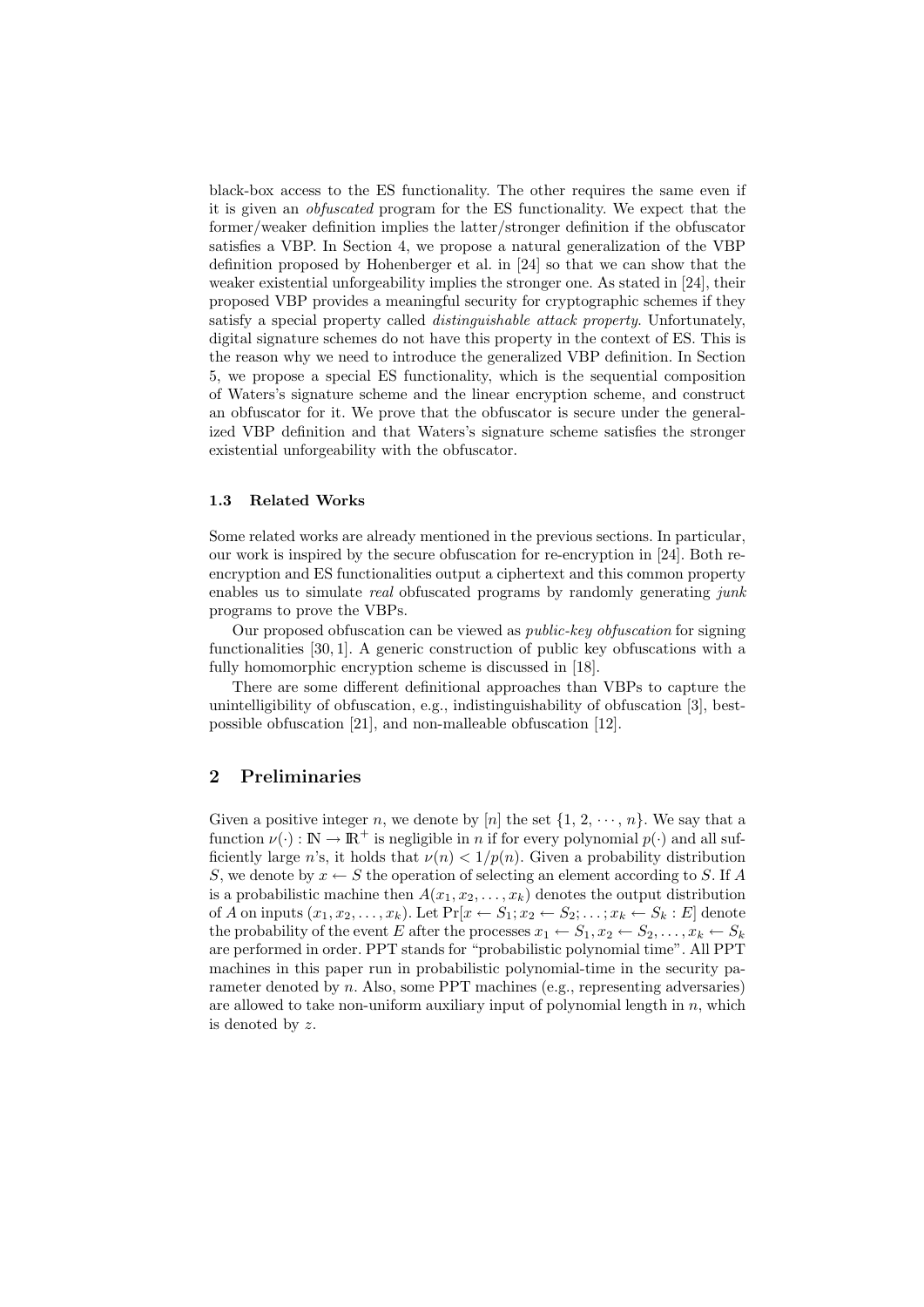#### 2.1 Circuit Obfuscators

A class of circuits is of the form  $\mathcal{C} = {\mathcal{C}_n}_{n \in \mathbb{N}}$ , where  $\mathcal{C}_n$  is a set of polynomialsize circuits with input length  $l_{in}(n)$  and output length  $l_{out}(n)$ , where  $l_{in}(n)$  and  $l_{out}(n)$  are polynomials. It has an associated PPT generation algorithm which takes as input  $1^n$  and generates a random circuit C from  $\mathcal{C}_n$ . In this paper, it corresponds to the random selection of information such as cryptographic keys on security parameter  $1^n$ . We denote the generation process by  $C \leftarrow \mathcal{C}_n$ . When a circuit is used as an input or an output argument of an algorithm, we assume that an encoding of circuits is used implicitly (e.g., obfuscators take as input a circuit and output a circuit). The results of this paper are independent of any particular encoding method.

Let  $C(x, r)$  be a probabilistic circuit which takes the regular input x and the random input r. Given a regular input x, we can view  $C(x, \cdot)$  as a sampling algorithm for the distribution obtained by evaluating  $C(x, r)$  on random coins r. Given two probabilistic circuits  $(C_1, C_2)$  whose regular inputs are of the same length, we denote by  $(C_1(x), C_2(x))$  the two distributions produced by  $C_1(x, \cdot)$ and  $C_2(x, \cdot)$  and by  $\mathsf{StaDiff}(C_1(x), C_2(x))$  the statistical difference between them, i.e.,  $\mathsf{StaDiff}(C_1(x),C_2(x)) = \frac{1}{2}\sum_{y\in\{0,1\}^{l_{out}(n)}} |\mathrm{Pr}[o\leftarrow C_1(x):o=y] - \mathrm{Pr}[o\leftarrow$  $C_2(x) : o = y$ ].

When we say that a machine  $M$  has black-box access to a probabilistic circuit C, we have two different meanings: oracle access and sampling access. Oracle access is such that  $M$  is allowed to set both regular and random inputs. We denote it by  $M^C$ . Sampling access is such that M is allowed to set only the regular input, but not the random input. That is, when M makes an oracle query x,  $M$  obtains a uniform and independent sample from the distribution produced by  $C(x, \cdot)$ . We denote it by  $M^{\ll \mathbb{C}\gg}$ .

An obfuscator for a class of circuits  $\mathcal{C} = {\mathcal{C}_n}_{n \in \mathbb{N}}$  is a PPT machine which takes as input a circuit  $C \in \mathcal{C}_n$  and outputs an unintelligible circuit  $C'$  which preserve the functionality. In this paper, we require that the functionality should be perfectly preserved.

Definition 1. A PPT machine Obf is a circuit obfuscator for a class of probabilistic circuits  $C = \{C_n\}_{n \in \mathbb{N}}$  if, for every probabilistic circuit  $C \in \mathcal{C}_n$ , the  $following holds: Pr[C' \leftarrow \mathsf{Obf}(C):\forall x, \mathsf{StaDiff}(C(x), C'(x)) = 0] = 1.$ 

Remark 1. We can relax the functionality requirement by allowing a negligible statistical difference and a negligible error probability as in [23, 24]. In this paper, we use this stronger definition because our proposed obfuscator can satisfy it.

Definition 1 says nothing about the security requirement and we will formulate it based on VBPs in Section 4.

#### 2.2 Public-Key Encryption and Digital Signatures

We review the security notions of public-key encryption (PKE) and digital signature (DS) schemes (Our definitions are based on [19]). Let Setup be an algorithm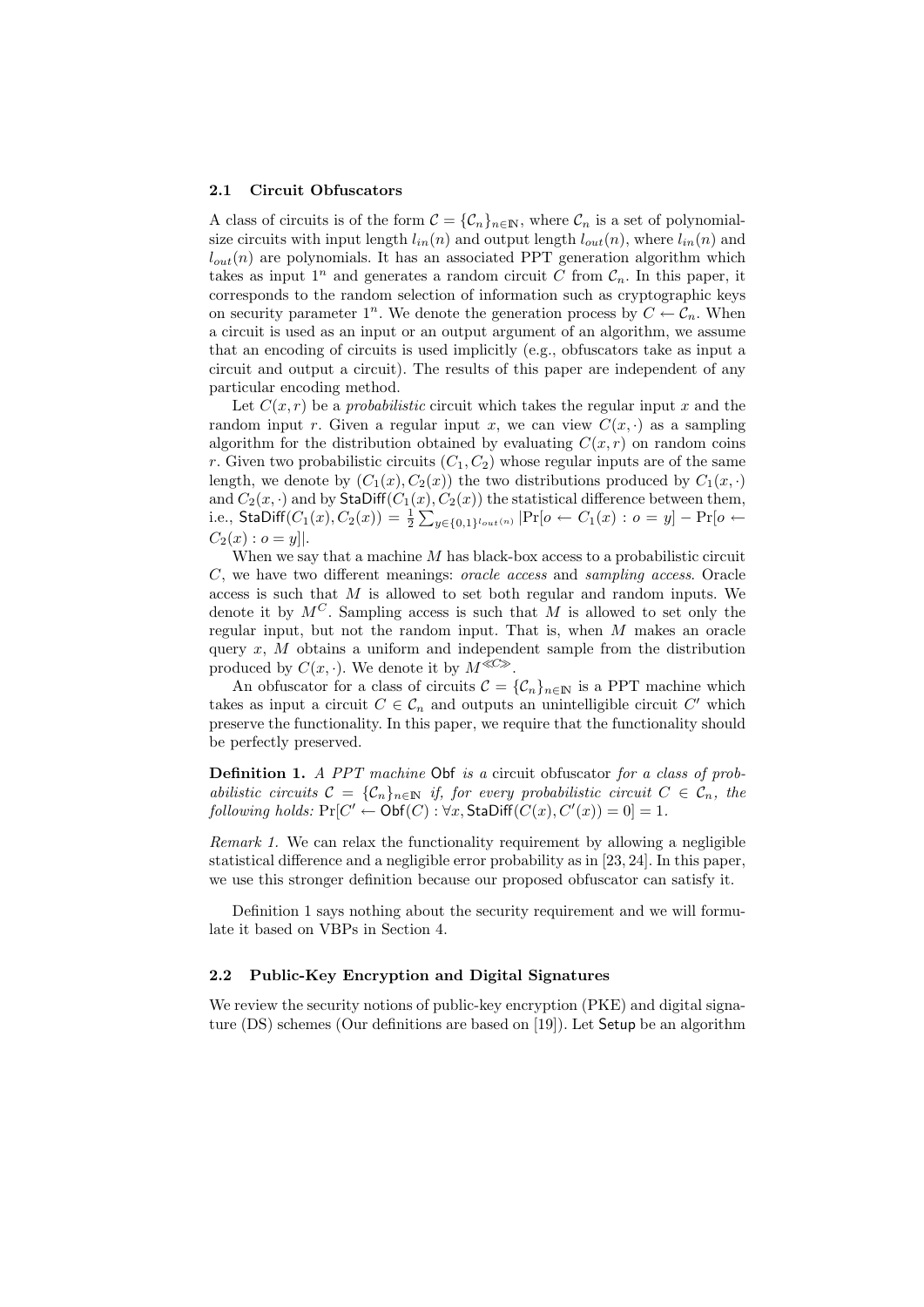which, on security parameter  $1^n$ , generates a parameter to be used commonly by multiple users in a pair of PKE and DS schemes.

A PKE scheme consists of three algorithms (EKG, E, D). The key generation algorithm EKG is a probabilistic algorithm which takes as input a common parameter p and returns a public-secret key pair  $(pk, sk)$ . The encryption algorithm  $E$  is a probabilistic algorithm which takes a common parameter p, a public key pk, and a plaintext  $m \in MS(p, pk)$  to return a ciphertext c, where  $MS(p, pk)$ is the message space defined by  $(p, pk)$ . The encryption process is denoted by  $c \leftarrow E(p, pk, m)$ . The decryption algorithm D is a deterministic algorithm which takes a common parameter  $p$ , a secret key sk, and a ciphertext c to return the plaintext m, and the decryption process is denoted by  $m = D(p, sk, c)$ . When the given ciphertext is invalid, the decryption algorithm produces a special symbol  $\perp$  to indicate that the ciphertext was invalid. It is required that, for every key information  $(p, pk, sk)$  and every message  $m \in MS(p, pk)$ , the decryption always succeeds, i.e.,  $Pr[c \leftarrow E(p, pk, m) : D(p, sk, c) = m] = 1$ . The following is the standard indistinguishability requirement against chosen plaintext attacks (CPAs). The definition is for a single message, but implies the indistinguishability requirement for polynomially multiple messages [19].

Definition 2 (Indistinguishability of Encryptions against CPAs). A PKE scheme (EKG, E, D) satisfies the indistinguishability if the following condition holds: For every PPT machine pair  $(A_1, A_2)$  (adversary), every polynomial  $p(\cdot)$ . all sufficiently large  $n \in \mathbb{N}$ , and every  $z \in \{0, 1\}^{\text{poly}(n)}$ ,

$$
2 \cdot \Pr\left[\begin{matrix} p \leftarrow \textsf{Setup}(1^n); (pk, sk) \leftarrow \textsf{EKG}(p); \\ (m_1, m_2, h) \leftarrow A_1(p, pk, z); b \leftarrow \{0, 1\}; c \leftarrow \textsf{E}(p, pk, m_b); \\ d \leftarrow A_2(p, pk, (m_1, m_2, h), c, z): \\ b = d \end{matrix}\right] - 1 < \frac{1}{p(n)},
$$

where we assume that  $A_1$  produces a valid message pair  $m_1$  and  $m_2 \in MS(p, pk)$ .

A DS scheme consists of three algorithms (SKG, S, V). The key generation algorithm SKG is a probabilistic algorithm which takes as input a common parameter p and returns a public-secret key pair  $(pk, sk)$ . The signing algorithm S is a probabilistic algorithm which takes a common parameter  $p$ , a secret key  $sk$ , and a plaintext  $m \in MS(p, pk)$  to return a signature  $\sigma$ , where  $MS(p, pk)$  is the message space defined by  $(p, pk)$ . The signing process is denoted by  $\sigma \leftarrow S(p, sk, m)$ . The verification algorithm  $V$  is a deterministic algorithm which takes a common parameter p, a public key pk, a message m, and a signature  $\sigma$  to return Accept if  $\sigma$  is a valid signature of m, and the verification process is denoted by  $d = V(p, pk, m, \sigma)$ . It is required that, for every key information  $(p, pk, sk)$ and every message  $m \in MS(p, pk)$ , the verification of valid signatures always succeeds, i.e.,  $Pr[\sigma \leftarrow S(p, sk, m): V(p, pk, m, \sigma) =$  Accept] = 1. The following is the standard existential unforgeability (EU) requirement against chosen-message attacks (CMAs).

Definition 3 (Existential Unforgeability against CMAs). A DS scheme  $(SKG, S, V)$  is existentially unforgeable if the following condition holds: For every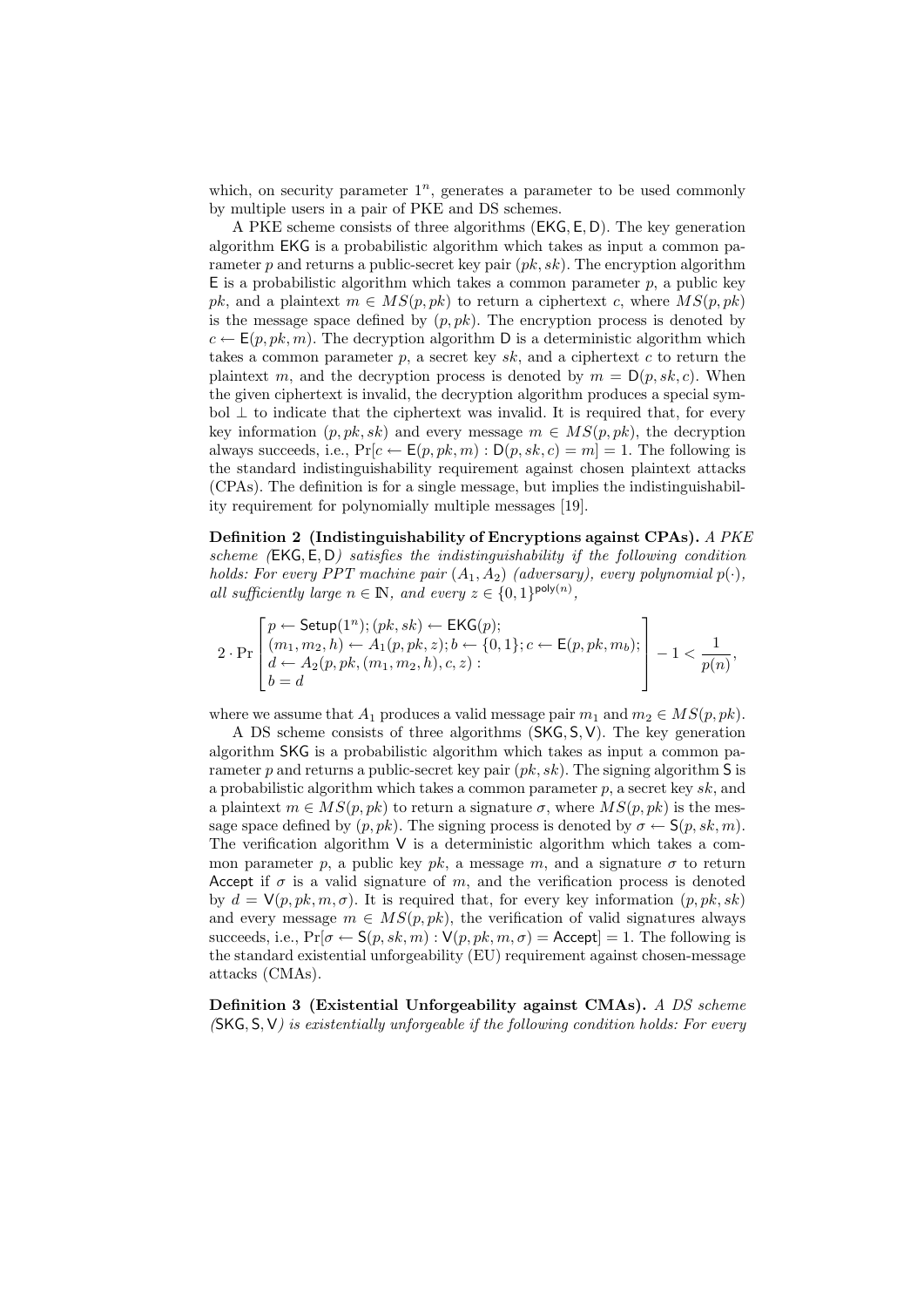PPT oracle machine A (adversary), every polynomial  $p(\cdot)$ , all sufficiently large  $n \in \mathbb{N}$ , and every  $z \in \{0,1\}^{\text{poly}(n)}$ ,

$$
\Pr\begin{bmatrix} p \leftarrow \mathsf{Setup}(1^n); (pk, sk) \leftarrow \mathsf{SKG}(p); \\ (m, \sigma, Q) \leftarrow A^{\ll 5_{p, sk}}(p, pk, z): \\ \mathsf{V}(p, pk, m, \sigma) = \mathsf{Accept} \text{ and } m \notin Q \end{bmatrix} < \frac{1}{p(n)},
$$

where  $S_{p,sk}$  is the signing oracle (circuit) and Q is the set of messages queried by A adaptively.

### 3 Security of Digital Signatures in the Context of ES

In this section, we re-define the EU requirement on DS schemes in the context of ES. Let (EKG, E, D) and (SKG, S, V) be a pair of PKE and DS schemes. We consider the ES functionality  $F_{ES} = \{F_n\}_{n \in \mathbb{N}}$  for the two schemes. Given a common parameter p, a secret signing key  $sk$ , and a public encryption key  $pk_e$ generated with the security parameter  $1^n$ , the ES functionality  $F_{p,sk,pk_e} \in F_n$  is defined as follows:

- 1. When  $F_{p,sk,pk_e}$  is run on a message m, it generates a signature on m under sk  $(\sigma \leftarrow \mathsf{S}(p, sk, m))$ , encrypts  $\sigma$  under  $pk_e$   $(c \leftarrow \mathsf{E}(p, pk_e, \sigma))$ , and outputs c.
- 2. When  $F_{p,sk,pk_e}$  is run on the special input keys, it outputs  $(p, pk, pk_e)$ , where  $pk$  is the public verification key corresponding to  $sk$ .

Also, we define a corresponding class of circuits  $\mathcal{C}_{ES} = {\mathcal{C}_n}_{n \in \mathbb{N}}$  which implements  $F_{ES}$ .  $\mathcal{C}_n$  is a set of circuits  $C_{p,sk,pk_e}$  implementing  $F_{p,sk,pk_e}$ . The associated generation algorithm takes as input  $1^n$ , generates  $p \leftarrow$  Setup $(1^n)$ ,  $(sk, pk) \leftarrow \mathsf{SKG}(p)$  and  $(sk_e, pk_e) \leftarrow \mathsf{EKG}(p)$ , and outputs  $C_{p, sk, pk_e}$ .

The following is the EU requirement re-defined in the context of ES. The difference from Definition 3 is that A is given the public encryption key  $pk_e$ . However, it is still equivalent to Definition 3.

Definition 4 (EU w.r.t. ES Functionality). Let (EKG, E, D) and (SKG, S, V) be a pair of PKE and DS schemes. The DS scheme is existentially unforgeable w.r.t. the ES functionality if the following condition holds: For every PPT machine A (adversary), every polynomial  $p(\cdot)$ , all sufficiently large  $n \in \mathbb{N}$ , and  $every z \in \{0,1\}^{\text{poly}(n)},$ 

$$
\Pr\begin{bmatrix} p \leftarrow \mathsf{Setup}(1^n); (pk, sk) \leftarrow \mathsf{SKG}(p); (pk_e, sk_e) \leftarrow \mathsf{EKG}(p); \\ (m, \sigma, Q) \leftarrow A^{\ll 5_{p, sk}}(p, pk, pk_e, z): \\ \mathsf{V}(pk, m, \sigma) = \mathsf{Accept} \text{ and } m \notin Q \end{bmatrix} < \mathsf{EKG}(p)
$$

Note that the adversary A implicitly has sampling access to  $F_{p,sk,pk_e}$  because it has sampling access to the signing oracle  $S_{p,sk}$  and takes as input the public encryption key  $(p, pk_e)$ . In this sense, Definition 4 requires that the signature scheme is still existentially unforgeable *even when*  $\vec{A}$  is given sampling access to  $F_{p,sk,pk_e}$ .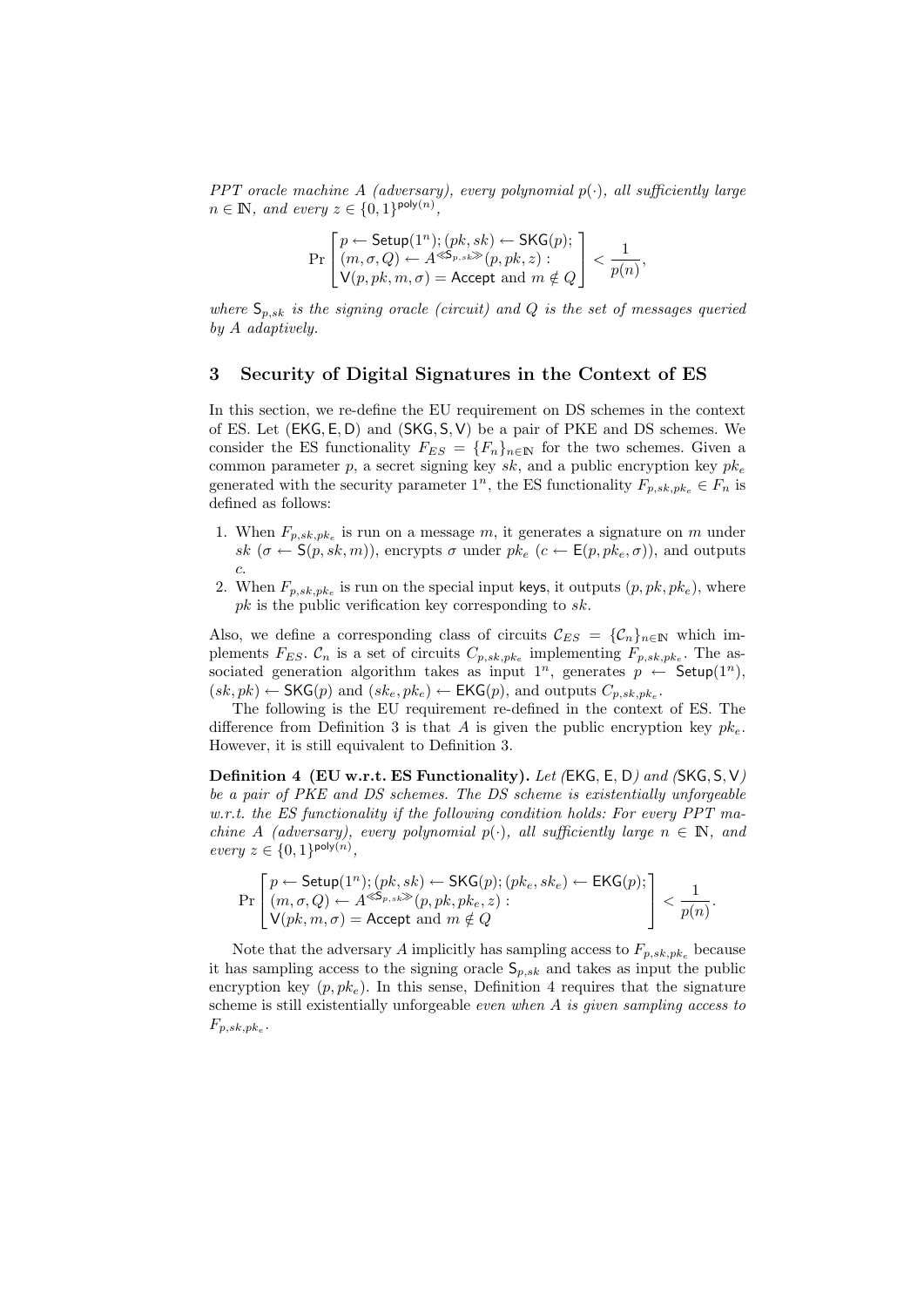Next, we consider a stronger EU, which requires that the signature scheme is still existentially unforgeable *even when*  $A$  is given an obfuscated circuit for  $F_{p,sk,pk_e}$ . The following is the strengthened definition and the difference from Definition 4 is that A is given an obfuscated circuit for  $F_{p,sk,pk_e}$ .

#### Definition 5 (EU w.r.t. ES Obfuscator). Let

 $(EKG, E, D)$  and  $(SKG, S, V)$  be a pair of PKE and DS schemes. Also, let Obf be a circuit obfuscator for  $\mathcal{C}_{ES}$ . The DS scheme is existentially unforgeable w.r.t. Obf if the following condition holds: For every PPT machine A (adversary), every polynomial  $p(\cdot)$ , all sufficiently large  $n \in \mathbb{N}$ , and every  $z \in \{0,1\}^{\text{poly}(n)}$ ,

$$
\Pr\left[\begin{matrix}p \leftarrow \mathsf{Setup}(1^n); (pk, sk) \leftarrow \mathsf{SKG}(p); (pk_e, sk_e) \leftarrow \mathsf{EKG}(p);\\ C' \leftarrow \mathsf{Obf}(C_{p, sk, pk_e});\\ (m, \sigma, Q) \leftarrow A^{\ll p, sk} \geqslant (p, pk, pk_e, C', z):\\ \mathsf{V}(pk, m, \sigma) = \mathsf{Accept} \text{ and } m \notin Q\end{matrix}\right\} < \frac{1}{p(n)}.
$$

We expect that if Obf satisfies a strong VBP, then the EU w.r.t. the ES functionality implies the (stronger) EU w.r.t. Obf. The question is what VBP Obf should satisfy for the implication to hold. We will answer it in the next section.

Remark 2. We can re-define the indistinguishability of encryptions in the context of ES in a similar way. However, we omit it because the main purpose of obfuscators is to hide Alice's secret signing key but not Bob's secret decryption key. Note that the indistinguishability is preserved even when the distinguisher D in Definition 2 is given the naive program for ES that reveals the signing key.

### 4 Virtual Black-Box Properties

In this section, we review average-case VBP (ACVBP) proposed by Hohenberger et al. in [24], under which the VBP of the re-encryption obfuscator is proved. As stated in [24], their ACVBP provides a meaningful security for cryptographic schemes if they satisfy a special property called *distinguishable attack property*. Unfortunately, DS schemes do not have this property in the context of ES. That is, even if Obf satisfies the ACVBP under their ACVBP definition, the EU w.r.t. the ES functionality does not necessarily imply the stronger EU w.r.t. Obf. Therefore, we propose a natural generalization of their ACVBP definition under which we can claim that, if Obf satisfies the (stronger) ACVBP, then the implication holds.

First of all, we review the definition of ACVBP proposed in [24].

**Definition 6 (ACVBP [24]).** A circuit obfuscator Obf for  $C$  satisfies the ACVBP if the following condition holds: There exists a PPT oracle machine S (simulator) such that, for every PPT oracle machine D (distinguisher), every polynomial  $p(\cdot)$ , all sufficiently large  $n \in \mathbb{N}$ , and every  $z \in \{0,1\}^{\text{poly}(n)}$ ,

$$
\left|\Pr\begin{bmatrix} C\leftarrow \mathcal{C}_n; \\ C'\leftarrow \text{Obf}(C); \\ b\leftarrow D^{\ll C\gg}(C',z) \end{bmatrix}: b=1\right]-\Pr\begin{bmatrix} C\leftarrow \mathcal{C}_n; \\ C''\leftarrow S^{\ll C\gg}(1^n,z); \: : b=1\\ b\leftarrow D^{\ll C\gg}(C'',z) \end{bmatrix}\right|\right|<\frac{1}{p(n)}.
$$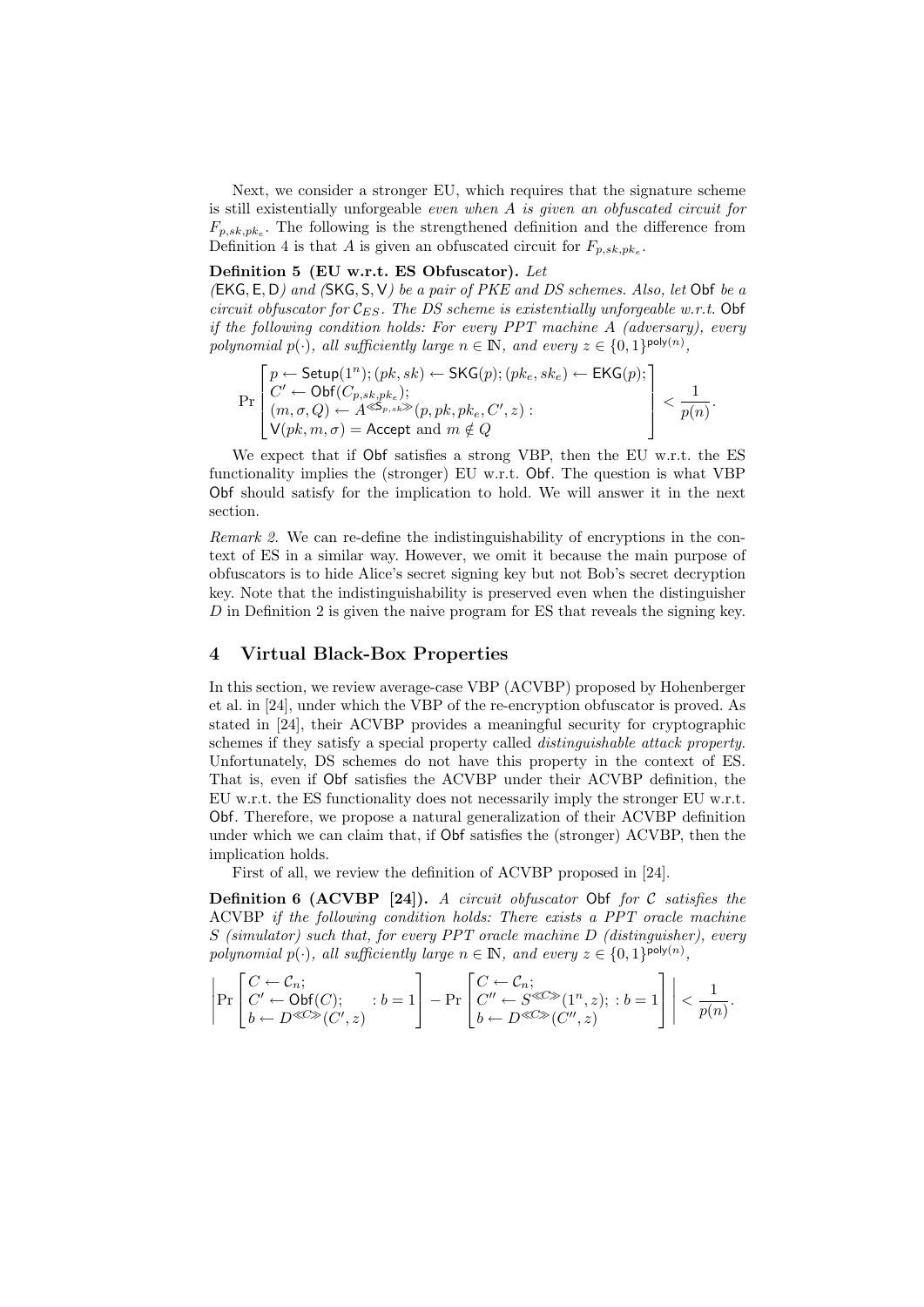It was proposed as a general definition in the sense that it is not specific to re-encryption. The authors gave an informal discussion that their proposed ACVBP provides a meaningful security in cryptographic settings [24, Section 2.1]. We briefly review it below. In general, VBPs should guarantee that if  $a$ cryptographic scheme is secure when the adversary is given black-box access to a program, then it remains secure when the adversary is given the obfuscated program. The authors claim that for a large class of applications (including reencryption), obfuscators satisfying Definition 6 indeed give this guarantee. More specifically, the authors propose to use the following informal argument: If a cryptographic scheme has the following three properties:

- 1. The scheme is secure against black-box adversaries with sampling access to functionality  $X$  selected randomly from a family  $F$ ;
- 2. A distinguisher  $D$  with sampling access to  $X$  can test whether an adversary A can break the security guarantee of the scheme (distinguishable attack property);
- 3. There exists a circuit obfuscator satisfying ACVBP for a class  $C_F$  of circuits implementing  $F$ ;

Then the cryptographic scheme is also secure against adversaries who are given an obfuscation of a circuit selected at random from the class  $C_F$ .

The argument works for re-encryption functionalities as discussed in [24], where  $F$  is a re-encryption functionality and the cryptographic scheme is the underlying encryption scheme. However, it does NOT work for ES functionalities, where the cryptographic scheme is a pair of PKE and DS schemes,  $F$  is the ES functionality  $F_{ES}$ , and X is  $F_{p,sk,pk_e}$ . Let us check whether the argument goes through for the DS scheme. We have no problem with the first and third conditions. The first condition requires that the DS scheme satisfies the standard EU requirement according to Definition 4. The third condition requires that there exists a circuit obfuscator satisfying ACVBP for  $\mathcal{C}_{ES}$ . The problem is that the second condition is not satisfied in this case. The reason is that A has sampling access to the signing oracle, but D does not have.

Remark 3. Readers might ask if Definition 6 still provides a meaningful security for cryptographic schemes even when they do NOT satisfy the distinguishable attack property. However, it is not the case. We can show that there exists a cryptographic functionality using a secret information such that (1) the secret operation does not satisfy the distinguishable attack property and (2) it has an obfuscator satisfying the ACVBP under Definition 6, but any obfuscated circuit reveals the secret information.

As discussed above, Definition 6 is not strong enough for our purpose. In order to make it stronger, we propose a natural generalization. The generalization allows distinguishers to have sampling access not only to  $\ll C \gg$  but also to a set of oracles dependent on C.

Definition 7 (ACVBP w.r.t. Dependent Oracles). Let  $T(C)$  be a set of oracles dependent on the circuit  $C$ . A circuit obfuscator Obf for  $C$  satisfies the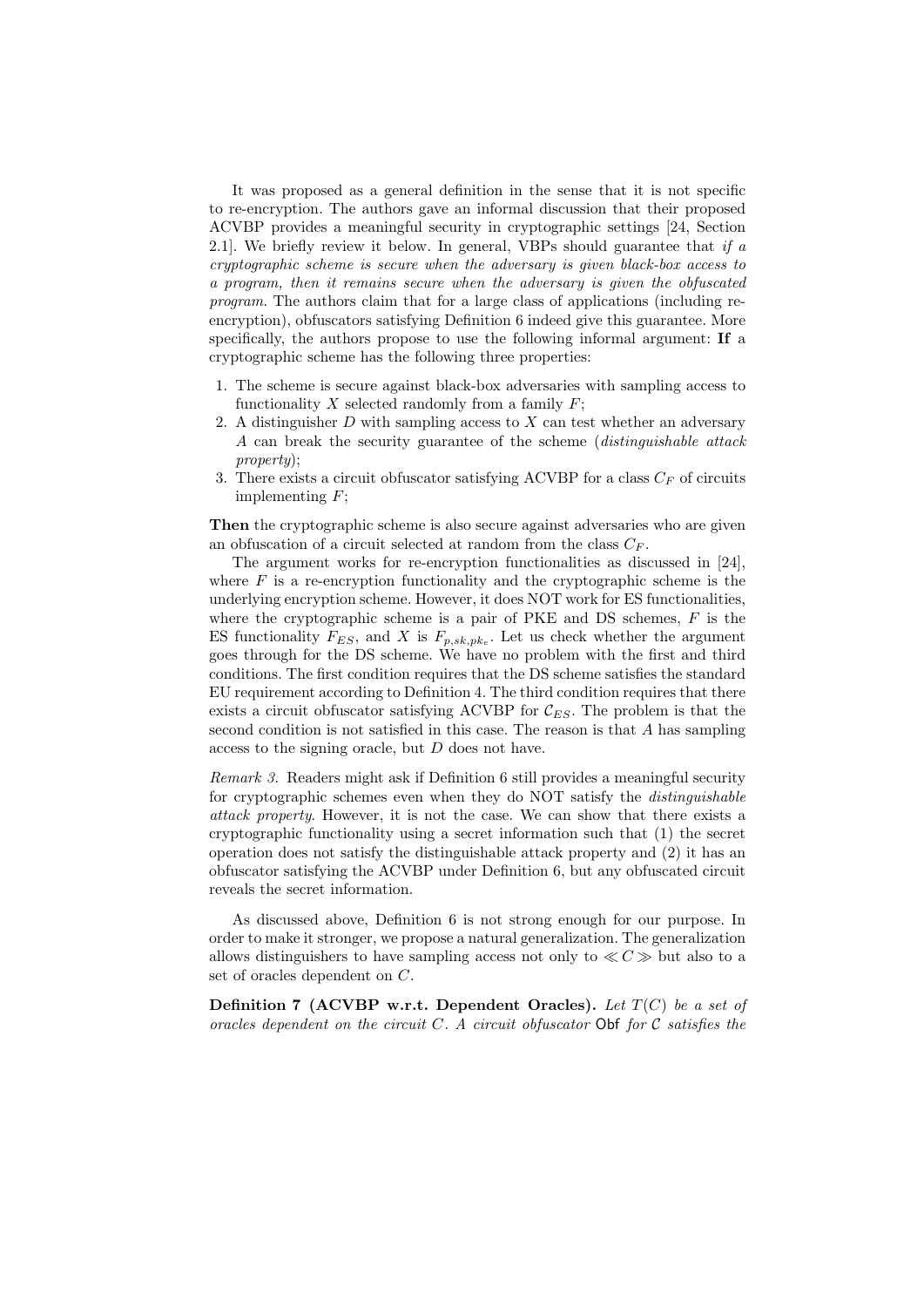ACVBP w.r.t. dependent oracle set  $T$  if the following condition holds: There exists a PPT oracle machine S (simulator) such that, for every PPT oracle machine D (distinguisher), every polynomial  $p(\cdot)$ , all sufficiently large  $n \in \mathbb{N}$ , and every  $z \in \{0,1\}^{\text{poly}(n)}$ ,

$$
\left|\Pr\begin{bmatrix} C\leftarrow \mathcal{C}_n; \\ C'\leftarrow \text{Obf}(C); \\ b\leftarrow D^{\ll C,T(C)\gg}(C',z) \end{bmatrix}:b=1\right]-\Pr\begin{bmatrix} C\leftarrow \mathcal{C}_n; \\ C''\leftarrow S^{\ll C\gg}(1^n,z); \\ b\leftarrow D^{\ll C,T(C)\gg}(C'',z) \end{bmatrix}:b=1\right]\right|\leq \frac{1}{p(n)},
$$

where  $D^{\ll C, T(C)}$  means that D has sampling access to all oracles contained in  $T(C)$  in addition to C.

Clearly, for every  $T$ , this generalized ACVBP implies the ACVBP in Definition 6.

Remark 4. Since  $T(C)$  can be viewed as *dependent* auxiliary-input to adversaries, it is natural to allow the simulator S to have access to  $T(C)$ . However, we did not allow it because the security proof of our obfuscator does not need it.

Now we can clarify the condition on Obf under which the EU w.r.t. the ES functionality implies the EU w.r.t. Obf.

**Theorem 1.** Let  $T(C_{p,sk,pk_e})$  be  $\{S_{p,sk}\}$ . If an obfuscator Obf for  $\mathcal{C}_{ES}$  satisfies ACVBP w.r.t. dependent oracle set  $T$ , then the EU w.r.t the ES functionality implies the EU w.r.t. Obf.

Proof. We show that, if the EU w.r.t. the ES functionality is satisfied, but the stronger EU w.r.t. Obf is NOT satisfied, then it contradicts the ACVBP w.r.t. dependent oracle set T. Let A be the adversary that breaks the stronger EU. Consider the following distinguisher D that uses sampling access to  $T(C_{p,sk,pk_e})$ to check whether the adversary A succeeds in breaking the stronger EU.

- 1. Take as input a circuit C and an auxiliary-input z. (C is either an obfuscated circuit or a simulated circuit).
- 2. Use the sampling access to  $C_{p,sk,pk_e}$  to get  $(p,pk,pk_e)$ .
- 3. Use the sampling access to  $\mathsf{S}_{p,sk}$  to simulate  $(m, \sigma, Q) \leftarrow A^{\lll \mathsf{S}_{p, sk}}(p, pk, pk, C, z)$ .
- 4. Output 1 if and only if  $V(pk, m, \sigma) =$  Accept and  $m \notin Q$ .

If  $C$  is an obfuscated circuit, then the probability  $D$  outputs 1 is equal to the probability that  $A$  breaks the stronger EU, which is not negligible by the assumption. On the other hand, if  $C$  is a simulated circuit, then the probability D outputs 1 is negligible, otherwise,  $A$  can be used to break the standard EU w.r.t. the ES functionality. Therefore, it contradicts the ACVBP w.r.t. dependent oracle set  $T$ .

Remark 5. Note that the proof argument does not work under the ACVBP definition (Definition 6), where distinguishers are not allowed to use dependent oracle set T.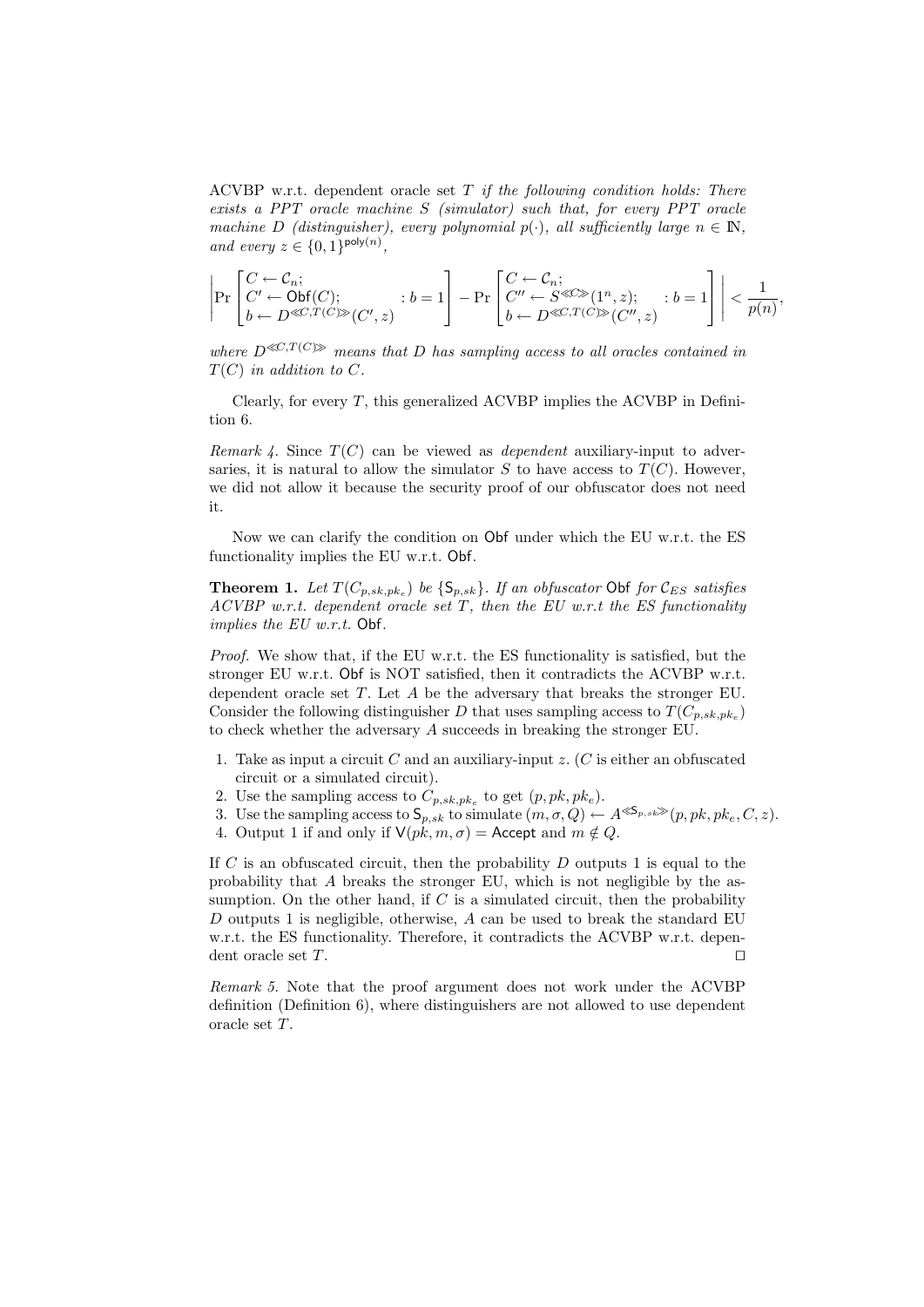### 5 Secure Obfuscator for A Special ES Functionality

In this section, we propose an obfuscator for a special ES functionality and prove the security based on the generalized ACVBP definition. Our proposed ES functionality is the sequential composition of Waters's signature scheme and the linear encryption scheme.

#### 5.1 Algebraic Setting and Complexity Assumptions

First of all, we review the required algebraic setting and complexity assumptions. Let Setup be an algorithm which, on input the security parameter  $1^n$ , randomly generates the parameters for a bilinear map  $(q, \mathbb{G}, \mathbb{G}_T, e, g)$ , where q is a prime of length n, both  $\mathbb{G}$  and  $\mathbb{G}_T$  are groups of order q, e is an efficient bilinear mapping from  $\mathbb{G} \times \mathbb{G}$  to  $\mathbb{G}_T$ , g is a generator of  $\mathbb{G}$  (e.g., refer to [6, Section 5]). The mapping **e** satisfies the following two properties: (i) Bilinear: for all  $g \in \mathbb{G}$ and  $a, b \in \mathbb{Z}_q$ ,  $e(g^a, g^b) = e(g, g)^{ab}$ . (ii) Non-degenerate: if g generates G, then  $e(g^a, g^b) \neq 1.$ 

In this paper, we use the following two Diffie-Hellman assumptions. All assumptions are standard ones which have been used in the literature. The first one is so-called the Decisional Bilinear Diffie-Hellman (DBDH) assumption (e.g., see [25, 33]), which assumes that, given  $g, g^a, g^b, g^c, e(g, g)^d$ , it is hard to check whether  $abc = d$ . The second one is the Decisional Linear (DL) assumption (e.g., see [5, 24]), which assumes that, given  $g, g^a, g^b, g^t, (g^a)^r, (g^b)^s$ , it is hard to check whether  $r + s = t$ .

Definition 8 (DBDH Assumption). For every PPT machine D, every polynomial  $p(\cdot)$ , all sufficiently large  $n \in \mathbb{N}$ , and every  $z \in \{0,1\}^{\text{poly}(n)}$ ,

$$
\left|\Pr\begin{bmatrix}p=(q,\mathbb{G},\mathbb{G}_T,\mathbf{e},g)\leftarrow\text{Setup}(1^n);\\ a\leftarrow \mathbb{Z}_q;b\leftarrow \mathbb{Z}_q;c\leftarrow \mathbb{Z}_q;\\ decision\leftarrow D(p,g^a,g^b,g^c,\mathbf{e}(g,g)^{abc},z)\end{bmatrix}: decision=1\right]-\right.
$$

$$
\Pr\begin{bmatrix}p=(q,\mathbb{G},\mathbb{G}_T,\mathbf{e},h)\leftarrow\text{Setup}(1^n);\\ a\leftarrow \mathbb{Z}_q;b\leftarrow \mathbb{Z}_q;c\leftarrow \mathbb{Z}_q;d\leftarrow \mathbb{Z}_q;\\ decision\leftarrow D(p,g^a,g^b,g^c,\mathbf{e}(g,g)^d,z)\end{bmatrix}\right|\right|<\frac{1}{p(n)}.
$$

Definition 9 (DL Assumption). For every PPT machine D, every polynomial  $p(\cdot)$ , all sufficiently large  $n \in \mathbb{N}$ , and every  $z \in \{0,1\}^{\text{poly}(n)}$ ,

$$
\left|\Pr\left[\begin{matrix}p=(q,\mathbb{G},\mathbb{G}_T,\mathbf{e},g)\leftarrow\text{Setup}(1^n);\\a\leftarrow\mathbb{Z}_q;b\leftarrow\mathbb{Z}_q;r\leftarrow\mathbb{Z}_q;s\leftarrow\mathbb{Z}_q;\\\text{decision}\leftarrow D(p,(g^a,g^b),(g^{r+s},(g^a)^r,(g^b)^s),z)\end{matrix}\right.\right.\right.\right.\right.\nonumber\\ \left.\Pr\left[\begin{matrix}p=(q,\mathbb{G},\mathbb{G}_T,\mathbf{e},g)\leftarrow\text{Setup}(1^n);\\a\leftarrow\mathbb{Z}_q;b\leftarrow\mathbb{Z}_q;r\leftarrow\mathbb{Z}_q;s\leftarrow\mathbb{Z}_q;t\leftarrow\mathbb{Z}_q;\\\text{decision}\leftarrow D(p,(g^a,g^b),(g^t,(g^a)^r,(g^b)^s),z)\end{matrix}\right.\right.\right.\right.\left.\left.\left.\left.\begin{matrix}1\\ \leftarrow\end{matrix}\right|\right.\right.\right.
$$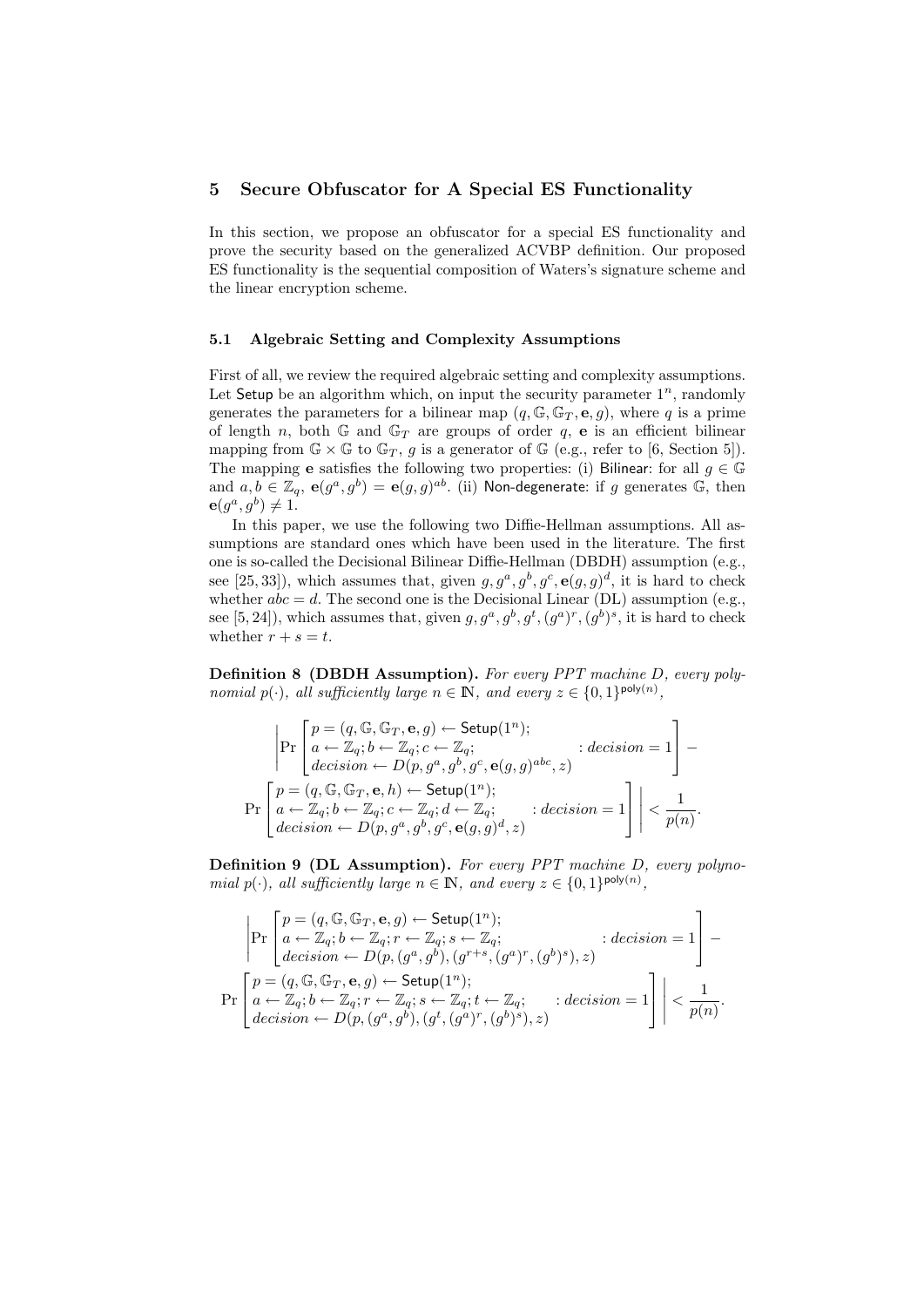#### 5.2 Waters's Signature Scheme

We recall Waters's signature scheme [33]. The message space is  $\{0, 1\}^n$ .

 $SKG(p)$ :

- 1. Parse  $p = (q, \mathbb{G}, \mathbb{G}_T, \mathbf{e}, q)$ .
- 2. Randomly select  $\alpha \leftarrow \mathbb{Z}_q$  and compute  $g_1 = g^{\alpha}$ .
- 3. Randomly select  $g_2 \leftarrow \mathbb{G}$  and  $u' \leftarrow \mathbb{G}$ .
- 4. Randomly select  $u_i \leftarrow \mathbb{G}$  for every  $i \in [n]$  and set  $U = \{u_i\}_{i \in [n]}$ .
- 5. Output  $pk = (g_1, g_2, u', U)$  and  $sk = (g_2^{\alpha}, u', U)$  as public and secret keys, respectively.

 $Sign(p, sk, m)$ :

- 1. Parse  $p = (q, \mathbb{G}, \mathbb{G}_T, \mathbf{e}, g), sk = (g_2^{\alpha}, u', \{u_i\}_{i \in [n]})$ , and  $m = (m_1, m_2, \cdots, m_n)$ , where  $m_i$  denotes the *i*'th bit of m.
- 2. Randomly select  $x \leftarrow \mathbb{Z}_q$ .
- 3. Compute  $(\sigma_1, \sigma_2) = (g_2^{\alpha}(u' \prod_{i \in \mathcal{M}} u_i)^x, g^x)$ , where M is the set of all i such that  $m_i = 1$ .
- 4. Output  $\sigma = (\sigma_1, \sigma_2)$ .

Verify $(p, pk, m, \sigma)$ :

- 1. Parse  $p = (q, \mathbb{G}, \mathbb{G}_T, \mathbf{e}, g), \, pk = (g_1, g_2, u', \{u_i\}_{i \in [n]})$ ,  $m = (m_1, m_2, \cdots, m_n)$ , and  $\sigma = (\sigma_1, \sigma_2)$ .
- 2. Output Accept if  $e(\sigma_1, g)/e(\sigma_2, u'\prod_{i\in\mathcal{M}} u_i) = e(g_1, g_2)$ . Output Reject otherwise.

The security is proved under the DBDH assumption.

Theorem 2 ([33]). Under the DBDH assumption, Waters's signature scheme is existentially unforgeable.

#### 5.3 Linear Encryption Scheme

We recall the linear encryption scheme [5]. The message space is G.

 $EKG(p)$ :

- 1. Parse  $p = (q, \mathbb{G}, \mathbb{G}_T, \mathbf{e}, g)$ .
- 2. Randomly select  $a \leftarrow \mathbb{Z}_q$  and  $b \leftarrow \mathbb{Z}_q$ .
- 3. Output  $pk_e = (g^a, g^b)$  and  $sk_e = (a, b)$  as public and secret keys, respectively.

 $Enc(p, pk_e, m)$ :

- 1. Parse  $p = (q, \mathbb{G}, \mathbb{G}_T, \mathbf{e}, g)$  and  $pk_e = (g^a, g^b)$ .
- 2. Randomly select  $r \leftarrow \mathbb{Z}_q$  and  $s \leftarrow \mathbb{Z}_q$ .
- 3. Compute  $(c_1, c_2, c_3) = ((g^a)^r, (g^b)^s, g^{r+s}m)$ .
- 4. Output  $c = (c_1, c_2, c_3)$ .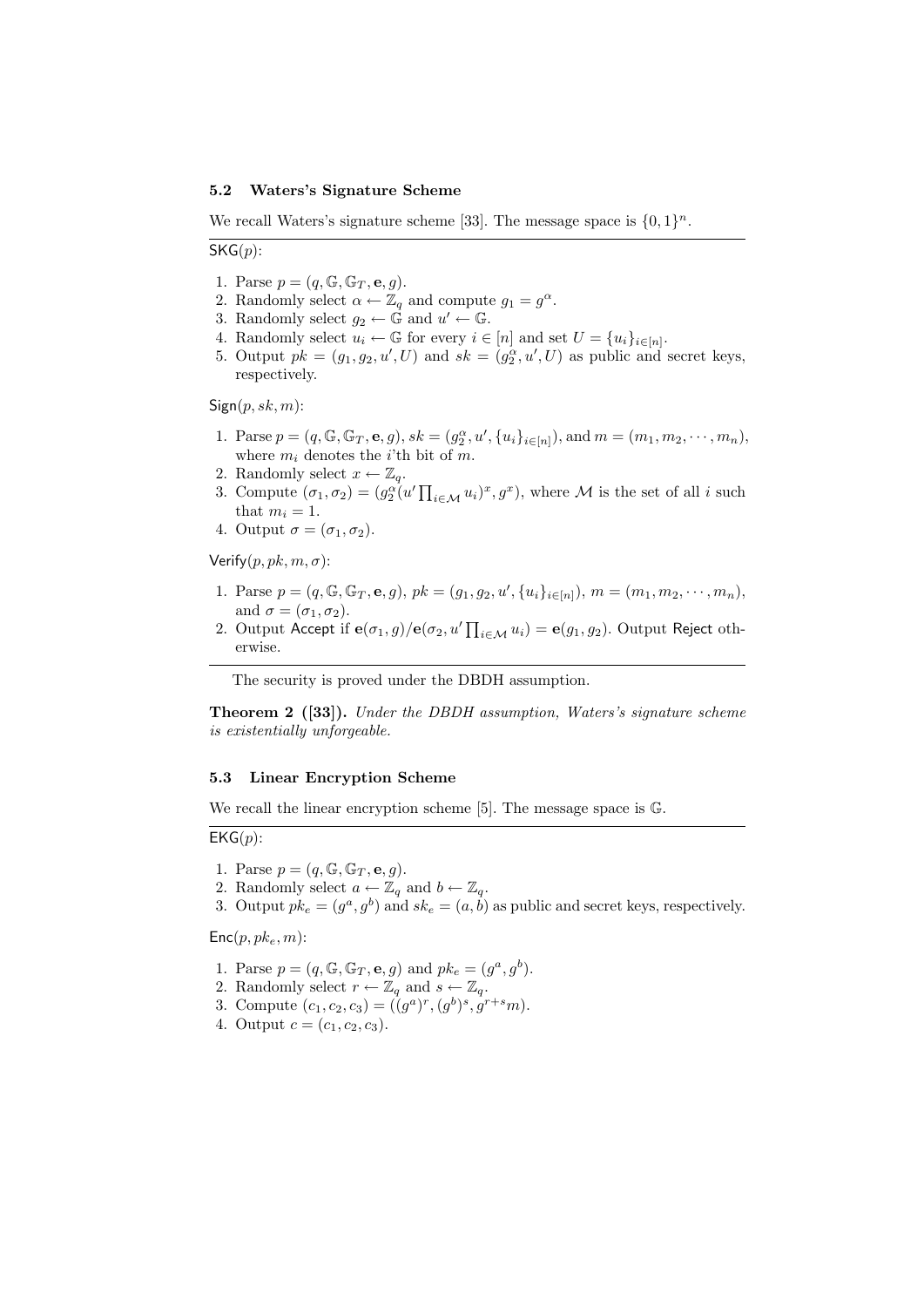$Dec(p, sk_e, c)$ :

- 1. Parse  $p = (q, \mathbb{G}, \mathbb{G}_T, \mathbf{e}, g), \, sk_e = (a, b), \text{ and } c = (c_1, c_2, c_3).$
- 2. Output  $m = c_3/(c_1^{1/a} \cdot c_2^{1/b}).$

The security is proved under the DL assumption.

**Theorem 3** ([5]). Under the DL assumption, the linear encryption scheme satisfies the indistinguishability.

We can view  $g^{r+s}$  as a random key generated by a KEM and  $(c_1, c_2)$  as its ciphertext. Note that the KEM encryption algorithm has the scalar homomorphic property described in Section 1.1 and Enc is rerandomizable. Specifically, given a ciphertext  $c = (c_1, c_2, c_3)$  and the public key  $pk_e = (g^a, g^b)$ , we can rerandomize the ciphertext by computing  $(c_1(g^a)^{r'}, c_2(g^b)^{s'}, c_3g^{r'+s'})$ , where r' and s' are random numbers in  $\mathbb{Z}_q$ . We denote by  $\mathsf{ReRand}(p, pk_e, (c_1, c_2, c_3))$  the rerandomization algorithm.

#### 5.4 The Obfuscator for the ES Functionality

Our special ES functionality is the sequential composition of Waters's signature scheme and the linear encryption scheme. Given a common parameter  $p$ , a secret signing key sk, and a public encryption key  $pk_e$ , the ES functionality  $F_{p,sk,pk_e}$ provides the following two functions:

 $-$  ES $_{p,sk,pk_e}(m)$ : 1. Run  $(\sigma_1, \sigma_2) \leftarrow$  Sign $(p, sk, m)$ . 2. Run  $C_1 \leftarrow \text{Enc}(p, pk_e, \sigma_1)$ . 3. Run  $C_2 \leftarrow \text{Enc}(p, pk_e, \sigma_2)$ . 4. Output  $(C_1, C_2)$ .  $-$  Keys $_{p,sk,pk_e}$ (keys): 1. Output  $(p, pk, pk_e)$ , where pk is the public key corresponding to sk.

We define a (naive) class of circuits  $\mathcal{C}_{ES} = {\mathcal{C}_n}_{n \in \mathbb{N}}$  for the ES functionality, which we want to obfuscate.  $\mathcal{C}_n$  is a set of circuits  $C_{p,sk,pk_e}$  and each  $C_{p,sk,pk_e}$  is a naive implementation of  $F_{p,sk,pk_e}$ . Without loss of generality, we assume that we can extract  $(p, sk, pk_e)$  from  $C_{p, sk, pk_e}$ . The associated generation algorithm takes as input  $1^n$ , generates a common parameter  $p \leftarrow$  Setup $(1^n)$ , runs  $(pk, sk) \leftarrow$  $\mathsf{SKG}(p)$ , runs  $(pk_e, sk_e) \leftarrow \mathsf{EKG}(p)$ , and outputs  $C_{p,sk,pk_e}$ .

Now, we describe our proposed obfuscator  $\mathsf{Obf}_{ES}$  for  $\mathcal{C}_{ES}$  below. According to the basic idea in Section 1.1, the obfuscation is done by encrypting the signing key  $g_2^{\alpha}$  and the obfuscated circuit generates a signature using the encrypted signing key.

Given a circuit  $C_{p,sk,pk_e}$ , the obfuscator  $\mathsf{Obf}_{ES}$ 

<sup>1.</sup> Extracts  $(p, sk, pk_e)$ .

<sup>2.</sup> Gets pk using the Keys function.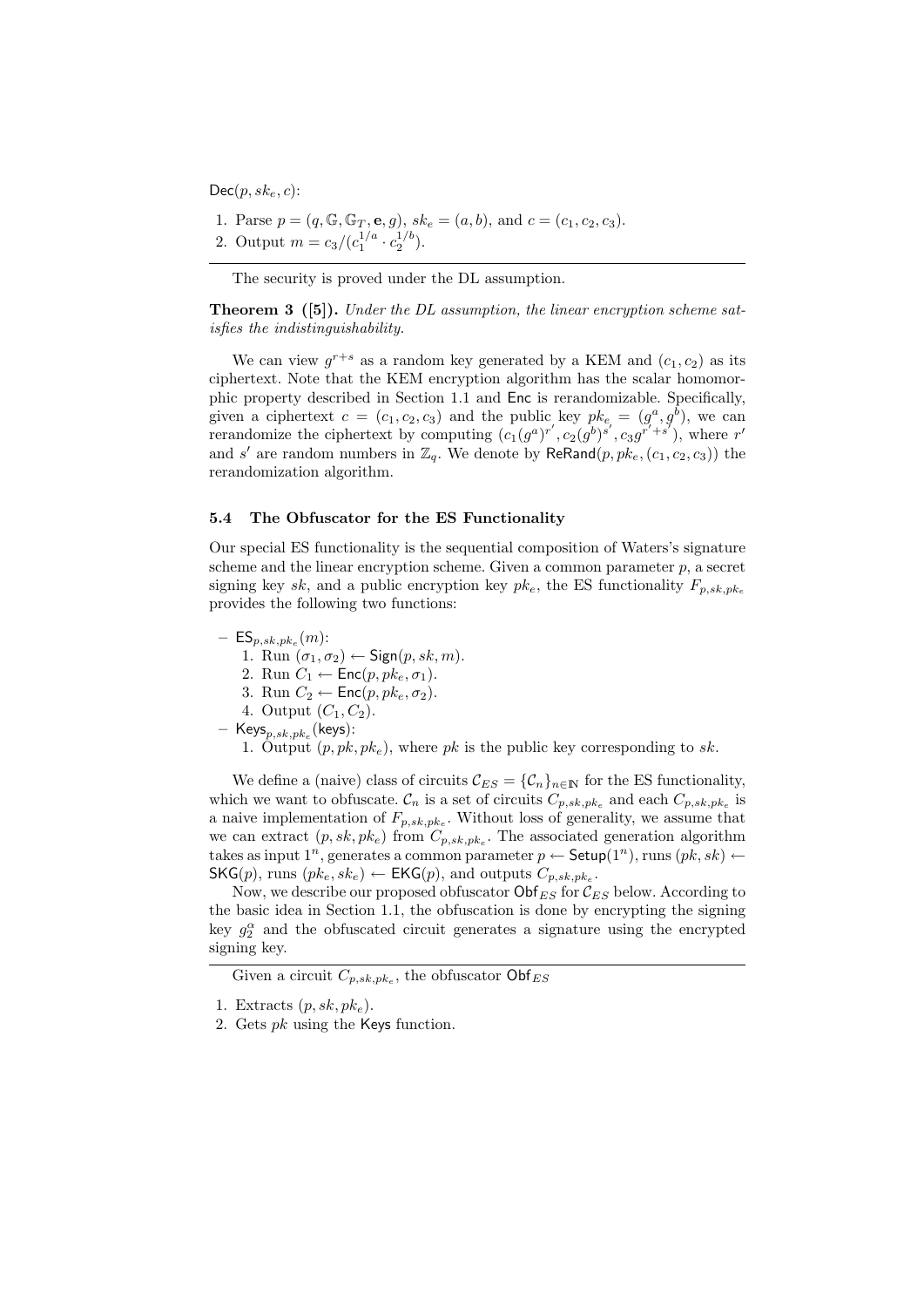- 3. Parses  $p = (q, \mathbb{G}, \mathbb{G}_T, \mathbf{e}, g)$  and  $sk = (g_2^{\alpha}, u', U)$ .
- 4. Runs  $(c_1, c_2, c_3) \leftarrow \mathsf{Enc}(p, pk_e, g_2^{\alpha})$  to encrypt  $g_2^{\alpha}$ . (NOTE: We have  $(c_1, c_2, c_3)$  =  $((g^a)^r, (g^b)^s, g^{r+s}g_2^{\alpha})).$
- 5. Sets  $sk' = (c_3, u', U)$ , which is an encrypted form of the signing key sk.
- 6. Constructs and outputs an obfuscated circuit that contains the values  $(p,$  $pk_e$ ,  $pk$ ,  $sk'$ ,  $(c_1, c_2)$ ) and does the following: (1) On input keys, outputs  $(p,$  $pk, pk_e$ ) and (2) On input a message  $m \in \{0, 1\}^n$ ,
	- (a) Runs  $(\sigma_1, \sigma_2) \leftarrow$  Sign $(p, sk', m)$ . Note that  $(c_1, c_2, \sigma_1)$  is an encryption of the first part of a valid signature by Enc. (NOTE: we have  $(c_1, c_2, \sigma_1)$  =  $((g^a)^r, (g^b)^s, g^{r+s}g_2^{\alpha}(u'\prod_{i\in\mathcal{M}}u_i)^x)).$
	- (b) Computes  $C_1 = (c'_1, c'_2, c'_3) \leftarrow \text{ReRand}(p, pk_e, (c_1, c_2, \sigma_1)).$
	- (c) Runs  $C_2 \leftarrow \text{Enc}(p, p k_e, \sigma_2)$ .
	- (d) Outputs  $(C_1, C_2)$ .

Remark 6. For simplicity, we used  $\mathsf{Enc}$  to encrypt  $\sigma_2$  in the definition of  $F_{p,sk,pk_{\varepsilon}}$ . However, we can use an arbitrary encryption algorithm instead of Enc and it is easy to modify the obfuscator  $\mathsf{Obf}_{ES}$ . Furthermore, we may want to omit the encryption of  $\sigma_2$  since it is just a random number and leaks no meaningful information (as long as  $\sigma_1$  is encrypted). In this case, we have  $C_2 = \sigma_2$  in the both definitions of  $F_{p,sk,pk_e}$  and  $\textsf{Obf}_{ES}$ .

Clearly, it satisfies the functionality requirement according to Definition 1. We prove that it satisfies ACVBP even though distinguishers are given sampling access to the signing oracle according to Definition 7.

**Theorem 4.** Let  $T(C_{p,sk,pk_e})$  be  $\{S_{p,sk}\}\$ . Under the DL assumption,  $\text{Obf}_{ES}$  satisfies ACVBP w.r.t. dependent oracle set T.

*Proof.* Since we can identify an obfuscated ES circuit with the values  $(p, p k_e)$ .  $pk, sk', (c_1, c_2)$  contained in the circuit, it is sufficient to construct a simulator which simulates the values by the help of sampling access to the original circuit  $C_{p,sk,pk_e}$ . The first three values  $(p, pk_e, pk)$  can be obtained from the sampling access to  $C_{p,sk,pk_e}$  using the  $\mathsf{Keys}_{p,sk,pk_e}$  function and so the question is how to simulate the last three values  $(sk', (c_1, c_2))$ . We show that it is sufficient to generate junk values for them because it is essentially an encryption of the signing key  $g_2^{\alpha}$ .

Consider the following simulator S having sampling access to  $C_{p,sk,pk_e}$ .

- 1. Take as input the security parameter  $1^n$  and an auxiliary-input z.
- 2. Use the sampling access to  $C_{p,sk,pk_e}$  to get  $(p,pk,pk_e)$ .
- 3. Parse  $p = (q, \mathbb{G}, \mathbb{G}_T, \mathbf{e}, g)$  and  $pk = (g_1, g_2, u', U)$ .
- 4. Randomly select  $Junk \leftarrow \mathbb{G}$ .
- 5. Run  $(c_1, c_2, c_3) \leftarrow \mathsf{Enc}(p, p k_e, Junk).$
- 6. Set  $sk' = (c_3, u', U)$ .
- 7. Output  $(p, pk, pk, sk', (c_1, c_2)).$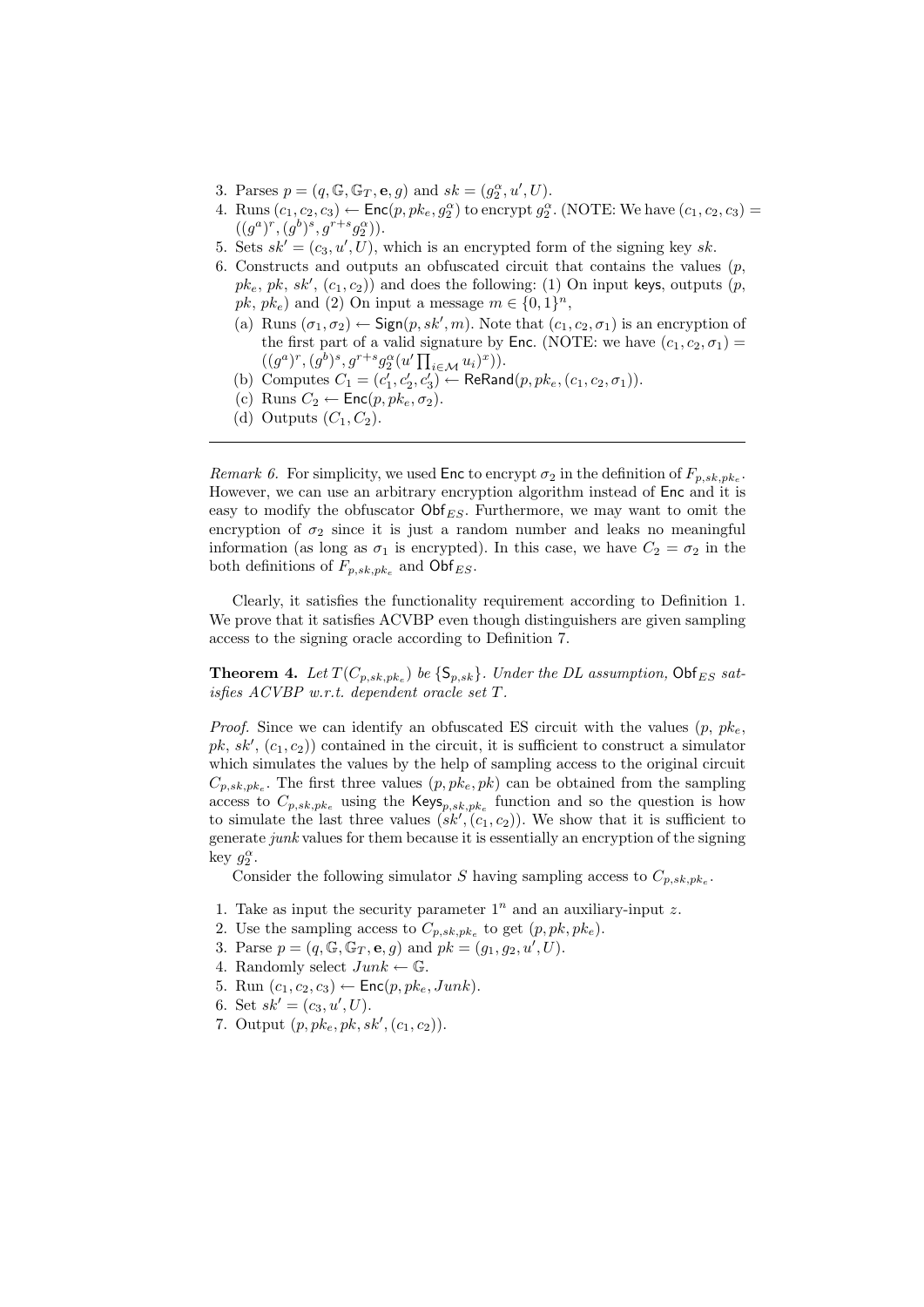We need to show that the output distribution of  $S$  is indistinguishable from the real distribution of  $(p, pk_e, pk, sk', (c_1, c_2))$  for any PPT distinguisher even when it is allowed to have sampling access to  $CS = \{C_{p,sk,pk_e}, \mathsf{S}_{p,sk}\}.$  For contradiction, assume that the probability that a distinguisher  $D^{\ll CS\gg}$  can distinguish between them is not negligible. That is, the difference between the following two probabilities is not negligible. They are the probabilities that  $D$  outputs 1 given the real and simulated distributions, respectively.  $g_2^{\alpha}$  is encrypted in the real distribution while  $Junk$  is encrypted in the simulated distribution. It is the only difference.

$$
\Pr\left[\begin{matrix}p = (q, \mathbb{G}, \mathbb{G}_T, \mathbf{e}, g) \leftarrow \mathsf{Setup}(1^n);\\(pk_e, sk_e) \leftarrow \mathsf{EKG}(p);\\(pk, sk) = ((g_1, g_2, u', U), (g_2^{\alpha}, u', U)) \leftarrow \mathsf{SKG}(p);\\(c_1, c_2, c_3) \leftarrow \mathsf{Enc}(p, pk_e, g_2^{\alpha});\\sk' = (c_3, u', U);\\b \leftarrow D^{\ll CS\gg}((p, pk_e, pk, sk', (c_1, c_2)), z):\\b = 1\right.\right.\\\left.\left.\left[\begin{matrix}p = (q, \mathbb{G}, \mathbb{G}_T, \mathbf{e}, g) \leftarrow \mathsf{Setup}(1^n);\\(pk_e, sk_e) \leftarrow \mathsf{EKG}(p);\\(pk, sk) = ((g_1, g_2, u', U), (g_2^{\alpha}, u', U)) \leftarrow \mathsf{SKG}(p);\\junk \leftarrow \mathbb{G};\\(c_1, c_2, c_3) \leftarrow \mathsf{Enc}(p, pk_e, Junk);\\sk' = (c_3, u', U);\\b \leftarrow D^{\ll CS\gg}((p, pk_e, pk, sk', (c_1, c_2)), z):\\b = 1\right.\right.\right.\\\end{matrix}\right]
$$

Then we can construct an adversary pair  $(A_1, A_2)$  which breaks the indistinguishability of the linear encryption scheme.  $A_1$  produces a message pair  $(m_1, m_2)$ and an associated hint  $h$  as follows:

- 1. Take as input a common parameter  $p$ , a public key  $pk_e$ , and auxiliary input z.
- 2. Parse  $p = (q, \mathbb{G}, \mathbb{G}_T, \mathbf{e}, g)$ .
- 3. Randomly generate  $(pk, sk) = ((g_1, g_2, u', U), (g_2^{\alpha}, u', U)) \leftarrow \text{SKG}(p)$ .
- 4. Randomly generate  $Junk \leftarrow \mathbb{G}$ .
- 5. Set  $m_1 = g_2^{\alpha}, m_2 = \text{Junk}, \text{ and } h = pk.$
- 6. Output  $(m_1, m_2, h)$ .

Given a ciphertext c (of either  $m_1$  or  $m_2$ ),  $A_2$  can use the distinguisher D to distinguish between  $m_1$  and  $m_2$  as follows:

- 1. Take as input a common parameter p, a public key  $pk_e$ ,  $A_1$ 's output  $(m_1, m_2, h)$ , a ciphertext  $c$ , and auxiliary input  $z$ .
- 2. Parse  $p = (q, \mathbb{G}, \mathbb{G}_T, \mathbf{e}, g), h = pk = (g_1, g_2, u', U), \text{ and } c = (c_1, c_2, c_3).$
- 3. Compute  $sk' = (c_3, u', U = \{u_i\}_{i \in [n]})$ .
- 4. Simulate  $D^{\ll CS\gg}((p, pk, pk, sk', (c_1, c_2)), z)$ , where the oracle queries can be perfectly simulated using p,  $sk = (m_1, u', U)$ , and  $pk_e$ .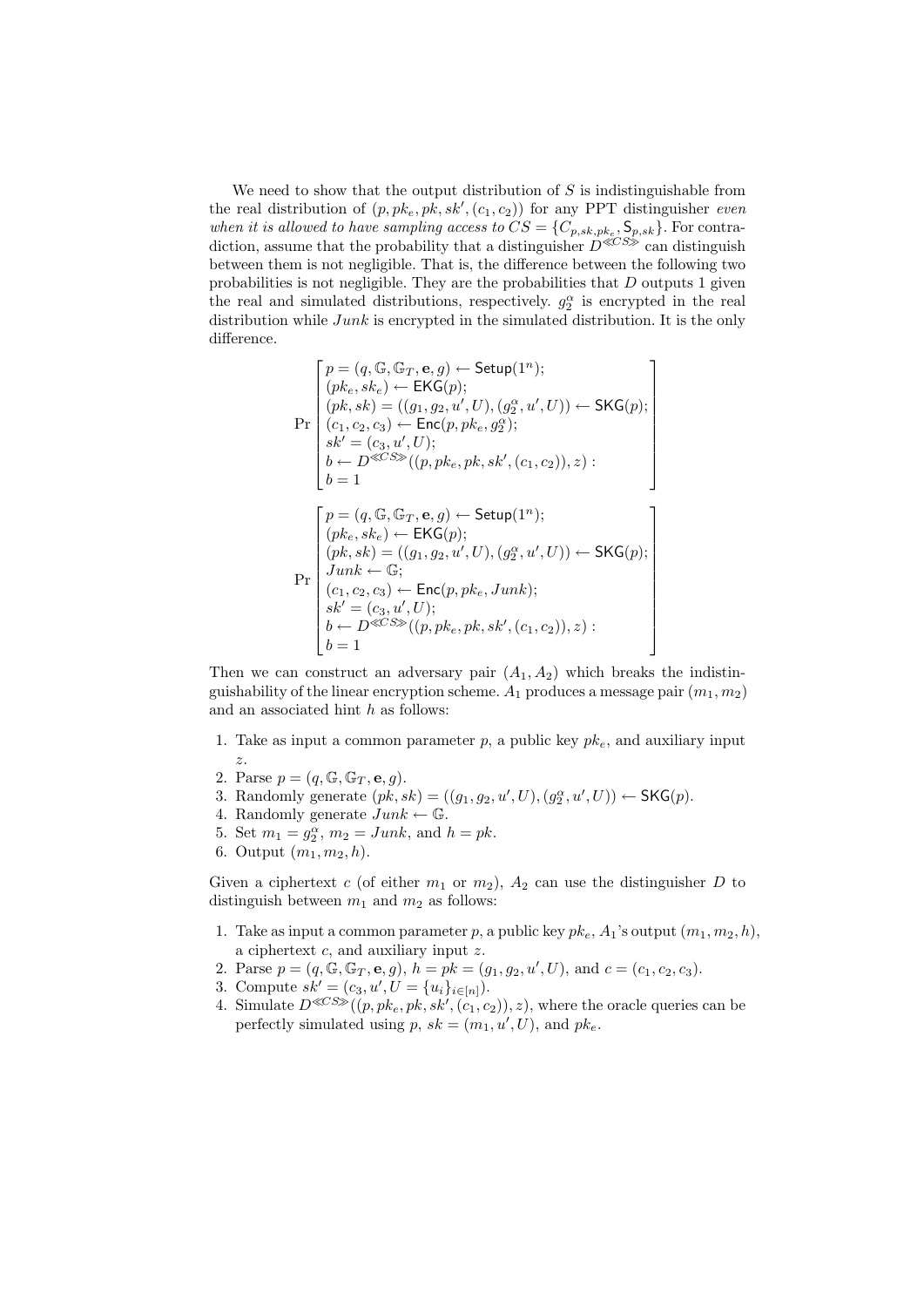5. Output the output of D.

If the target ciphertext c is a ciphertext of  $m_1$ , the probability that  $A_2$  outputs 1 is equal to the former probability, otherwise, it is equal to the latter probability. Since the difference is not negligible, it contradicts Theorem 3.  $\square$ 

As a corollary, we can conclude that Waters's signature scheme is existentially unforgeable even when adversaries are given an obfuscated circuit for  $F_{ES}$ . It immediately follows from Theorems 1, 2, and 4.

Corollary 1. Under the DL and DBDH assumptions, Waters's signature scheme is existentially unforgeable w.r.t.  $\textsf{Obf}_{ES}$ .

# 6 Concluding Remarks

In this paper, we have constructed an obfuscator for a special ES functionality and presented a security analysis. We can generalize our construction to clarify the properties that a pair of PKE and DS schemes should satisfy so that the ES functionality can be securely obfuscated. We omit it due to the space limitation. Here, we list several DS schemes satisfying all the required properties: Lysyanskaya's unique signature scheme [28], Dodis's verifiable random function (signature scheme) [15], the undeniable signature scheme by Chaum and Antwerpen [13], the DDH-based pseudo-random function (MAC) proposed by Naor and Reingold [29], and Schnorr's signature scheme [32].

We have proposed generic approaches to obfuscating ES functionalities (Approaches 1,1', and 2). We took Approach 1' using the scalar homomorphic property of the linear encryption scheme. If we take Approaches 1 and 2 where the only requirement on Enc and KEM.Enc is rerandomizability, then we can use an encryption scheme with a relaxed version of chosen-ciphertext attack (CCA) security [10]. It is an interesting research issue to investigate what kind of CCA security we can achieve in the context of ES obfuscation.

Finally, we believe that our proposed obfuscation can be used to securely obfuscate a signcryption scheme as described in Appendix A. The formal security argument is a future work item.

Acknowledgments. I would like to thank valuable comments from anonymous reviewers of TCC'2009, ACM CCS'2009, and Eurocrypt'2010. In particular, I would like to thank an Eurocrypt reviewer for suggesting the use of the Paillier encryption scheme as mentioned in Section 1.1, another Eurocrypt reviewer for suggesting the ES functionality and obfuscator presented in Section 5.4, which are much simpler than my original ones, and Henri Gilbert for helping me to revise the submitted version.

### References

1. B. Adida, D. Wikstrom, "How to shuffle in public," Proceedings of TCC 2007, pp. 555-574, 2007.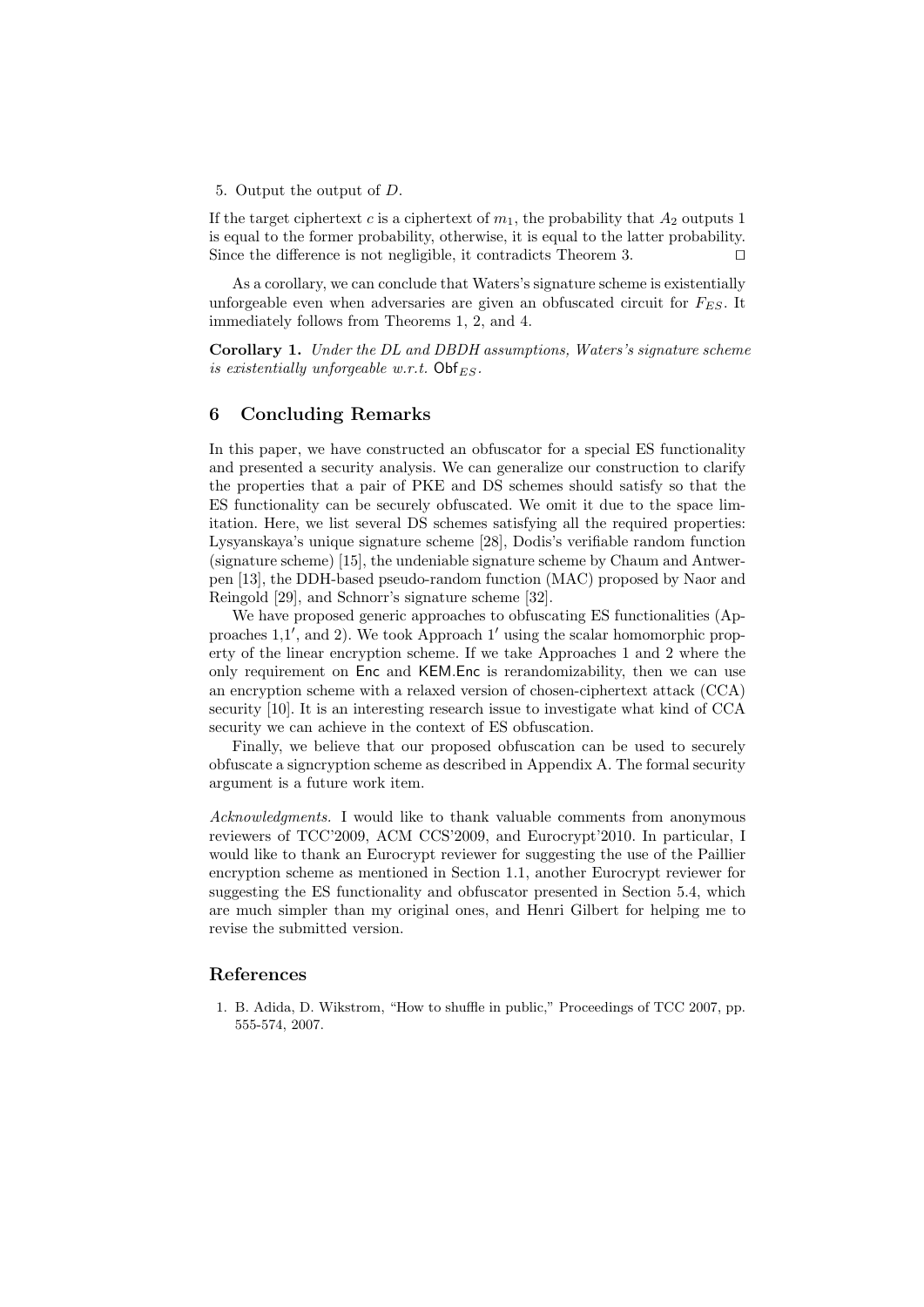- 2. J. H. An, Y. Dodis, and T. Rabin, "On the Security of Joint Signature and Encryption," Proceedings of Eurocrypt'02, pp. 83-107, 2002.
- 3. B. Barak, O. Goldreich, R. Impagliazzo, S. Rudich, A. Sahai, S. Vadhan, K. Yang, "On the (Im)possibility of Obfuscating Programs," ECCC,Report No. 57, 2001. (A conference version appeared in Proceedings of CRYPTO'2001, pp. 1-18, 2001)
- 4. M. Bellare and P. Rogaway, "Random Oracles are Practical: a paradigm for designing efficient protocols," Proceedings of the 1st ACM Conference on Computer and Communications Security, pp. 62-73, 1993.
- 5. D. Boneh, X. Boyen, and H. Shacham, "Short Group Signatures," Proceedings of CRYPTO'04, pp. 41-55, 2004.
- 6. D. Boneh and M. Franklin, "Identity based encryption from the Weil pairing, " SIAM J. of Computing, Vol. 32, No. 3, pp. 586-615, 2003.
- 7. D. Boneh, B. Lynn, and H. Shacham, "Short Signatures from the Weil Pairing," Proceedings of ASIACRYPT'2001, pp. 514-532, 2001.
- 8. R. Canetti, "Towards Realizing Random Oracles: Hash Functions that Hide All Partial Information," Proceedings of CRYPTO'97, pp.455-469, 1997.
- 9. R. Canetti and R. R. Dakdouk, "Obfuscating Point Functions with Multibit Output," Proceedings of Eurocrypt'2008, pp. 489-508, 2008.
- 10. R. Canetti, H. Krawczyk, and J. B. Nielsen, "Relaxing Chosen-Ciphertext Security," Proceedings of CRYPTO'03, pp. 565-582, 2003.
- 11. R. Canetti, D. Micciancio, and O. Reingold, "Perfectly One-way Probabilistic Hash Functions," Proceedings of 30st STOC, 1998.
- 12. R. Canetti and M. Varia, "Non-malleable Obfuscation," Proceedings of TCC'09, pp. 73-90, 2009.
- 13. D. Chaum, H. van Antwerpen, "Undeniable Signatures," Proceedings of CRYPTO'89, 212-216.
- 14. R. Cramer and V. Shoup, "Design and analysis of practical public-key encryption schemes secure against adaptive chosen ciphertext attack," SIAM Journal on Computing, Vol. 33, No. 11, pp. 167-226, 2003.
- 15. Y. Dodis, "Efficient Construction of (Distributed) Verifiable Random Functions," Proceedings of PKC'02, pp. 1-17, 2002.
- 16. Y. Dodis and A. Smith, "Correcting Errors without Leaking Partial Information," Proceedings of 37th STOC, 2005.
- 17. T. ElGamal, "A public key cryptosystem and signature scheme based on discrete logarithms," IEEE Trans. Inform. Theory, Vol. 31, pp. 469-472, 1985.
- 18. C. Gentry, "A fully homomorphic encryption scheme," PhD Thesis, 2009.
- 19. O. Goldreich, "Foundations of Cryptography: Volume II Basic Applications," Cambridge University Press, 2004.
- 20. S. Goldwasser and Y. T. Kalai, "On the Impossibility of Obfuscation with Auxiliary Input," Proceedings of FOCS'05, pp. 553-562, 2005.
- 21. S. Goldwasser and G. N. Rothblum, "On Best-Possible Obfuscation," Proceedings of TCC'07, 2007.
- 22. S. Hada, "Zero-Knowledge and Code Obfuscation, " Proceedings of Asiacrypt'2000, pp. 443-457, 2000.
- 23. D. Hofheinz, J. Malone-Lee, and M. Stam, "Obfuscation for Cryptographic Purposes," Proceedings of TCC'07, 2007.
- 24. S. Hohenberger, G. N. Rothblum, a. shelat, and V. Vaikuntanathan, "Securely Obfuscating Re-Encryption," Proceedings of TCC'07, 2007.
- 25. A. Joux, "The Weil and Tate pairings as building blocks for public key cryptosystems," Proceedings of the Fifth Algorithmic Number Theory Symposium, LNCS Vol. 2369, pp. 20-32, 2002.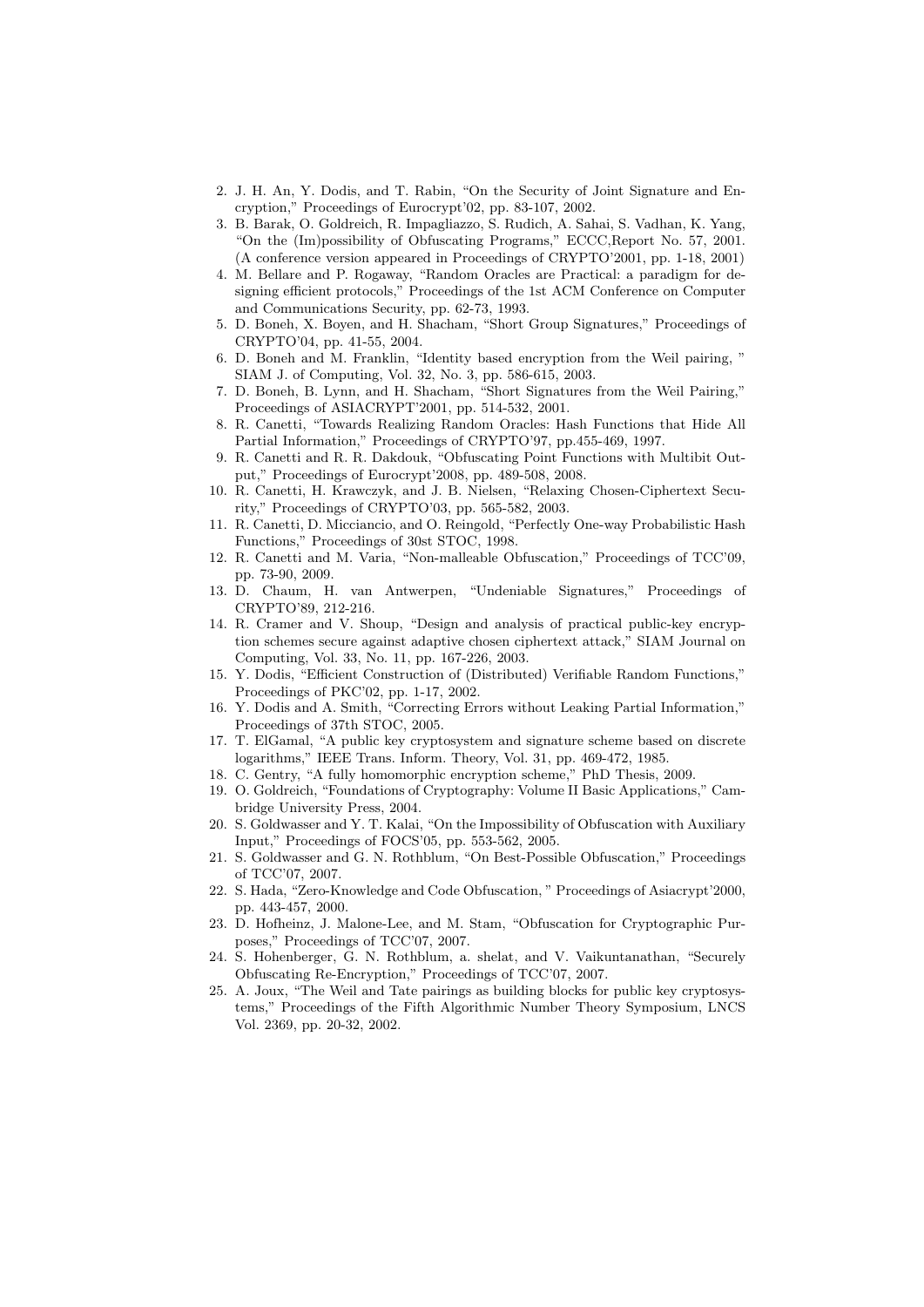- 26. A. Joux and K. Nguyen, "Separating Decision Diffie-Hellman from Diffie-Hellman in Cryptographic Groups," Journal of Cryptology, Vol. 16, Num. 4, pp. 239-247, 2003.
- 27. B. Lynn, M. Prabhakaran, and A. Sahai, "Positive Results and Techniques for Obfuscation," In Proceedings of Eurocrypt, 2004.
- 28. A. Lysyanskaya, "Unique Signatures and Verifiable Random Functions from the DH-DDH Separation," Proceedings of CRYPTO'02, 2002.
- 29. M. Naor and O. Reingold, "Number-Theoretic Constructions of Efficient Pseudo-Random Functions," Journal of the ACM, Vol. 51, Issue 2, pp. 231-262, 2004.
- 30. R. Ostrovsky and W. E. Skeith III, "Private searching on streaming data," Proceedings of CRYPTO'05, pp. 223-240, 2005.
- 31. P. Paillier, "Public-Key Cryptosystems Based on Composite Degree Residuosity Classes," Proceedings of Eurocrypt'99, pp. 223-238, 1999.
- 32. C. P. Schnorr, "Efficient Signature Generation by Smart Cards," Journal of Cryptology, Vol.4, No.3, pp.161–174, 1991.
- 33. B. Waters, "Efficient Identity-Based Encryption Without Random Oracles," Proceedings of Eurocrypt'2005, pp. 114-127, 2005.
- 34. H. Wee, "On Obfuscating Point Functions," Proceedings of STOC'05, pp. 523-532, 2005.
- 35. Y. Zheng, "Digital Signcryption or How to Achieve Cost (Signature & Encryption) << Cost (Signature) + Cost (Encryption)", Proceedings of CRYPTO'97, pp.165- 179, 1997.

# A A Relation to Signcryption

In this appendix, we informally describe (1) how to use an ES functionality as a building block to construct a secure signcryption scheme and (2) how to obfuscate the resulting signcryption scheme using an obfuscator for the ES functionality.

#### A.1 EncryptedSignature-then-Encryption

We propose a new composition method which we call EncryptedSignature-then-Encryption (EStE) as a new approach to constructing a secure signcryption scheme: To signcrypt a message, we generate an encrypted signature and encrypt both the message and encrypted signature. More specifically, given a message m, we compute  $\sigma \leftarrow S(p, sk, m), c_1 \leftarrow E_1(p, pk, \sigma),$  and  $c_2 \leftarrow E_2(p, pk, (m, c_1)),$ where the sequential composition of  $S$  and  $E_1$  is the ES functionality,  $c_1$  is the encrypted signature, and  $c_2$  is the resulting signcryption of  $m$ . The difference from the standard StE composition is that the signature  $\sigma$  is doubly encrypted. The first encryption  $E_1$  is by the ES functionality and the second encryption  $E_2$ can be done by a standard hybrid encryption as in StE (using the same public encryption key  $pk$ ).

We follow the security argument of [2] to show that the EStE-based signcryption scheme satisfies a meaningful security requirement (privacy and authenticity properties). In [2], two security formalizations are considered: Outsider security and insider security. In outsider security, adversaries are outsiders who only know